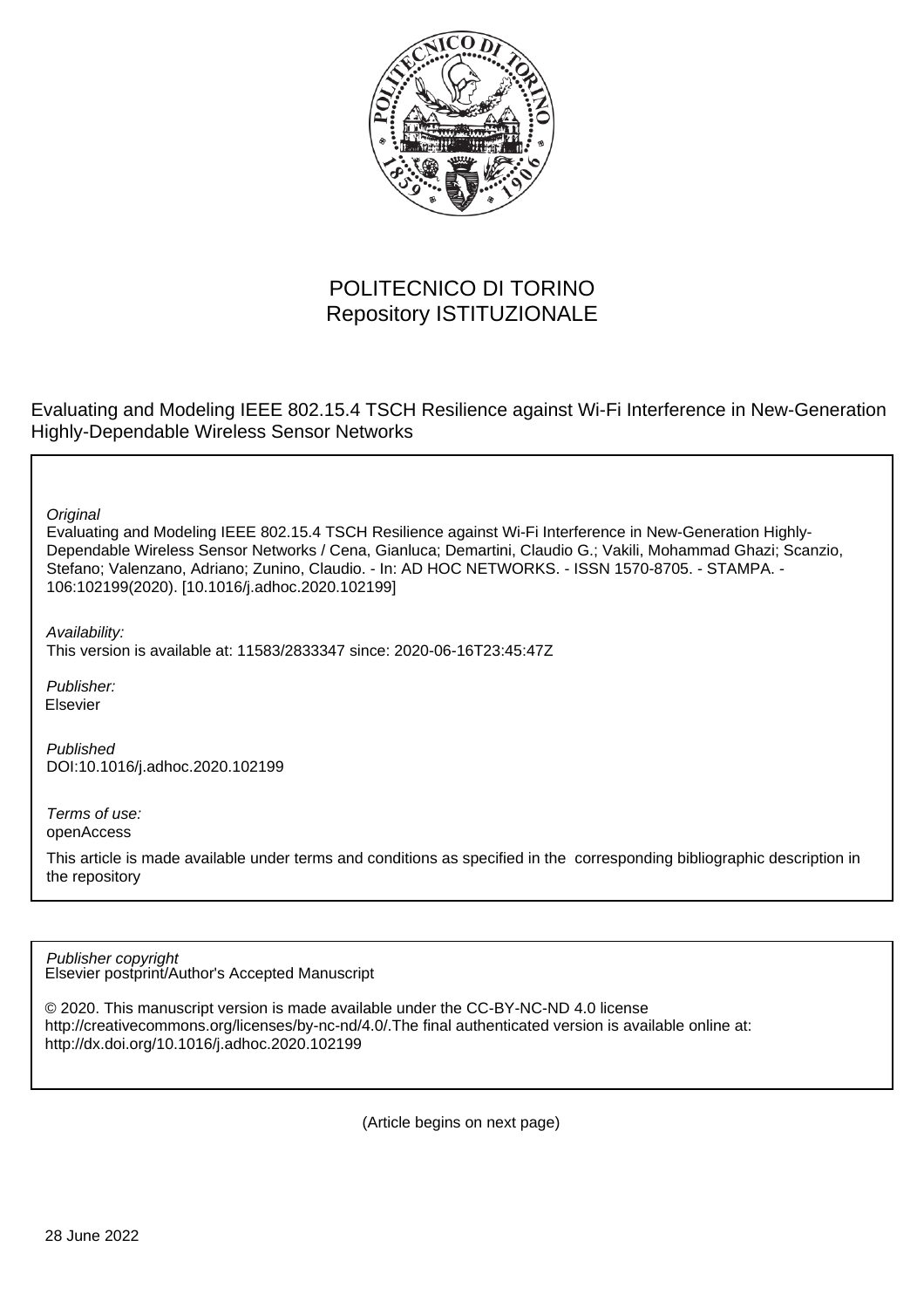## Graphical Abstract

Evaluating and Modeling IEEE 802.15.4 TSCH Resilience against Wi-Fi Interference in New-Generation Highly-Dependable Wireless Sensor Networks

Gianluca Cena, Claudio G. Demartini, Mohammad Ghazi Vakili, Stefano Scanzio, Adriano Valenzano, Claudio Zunino

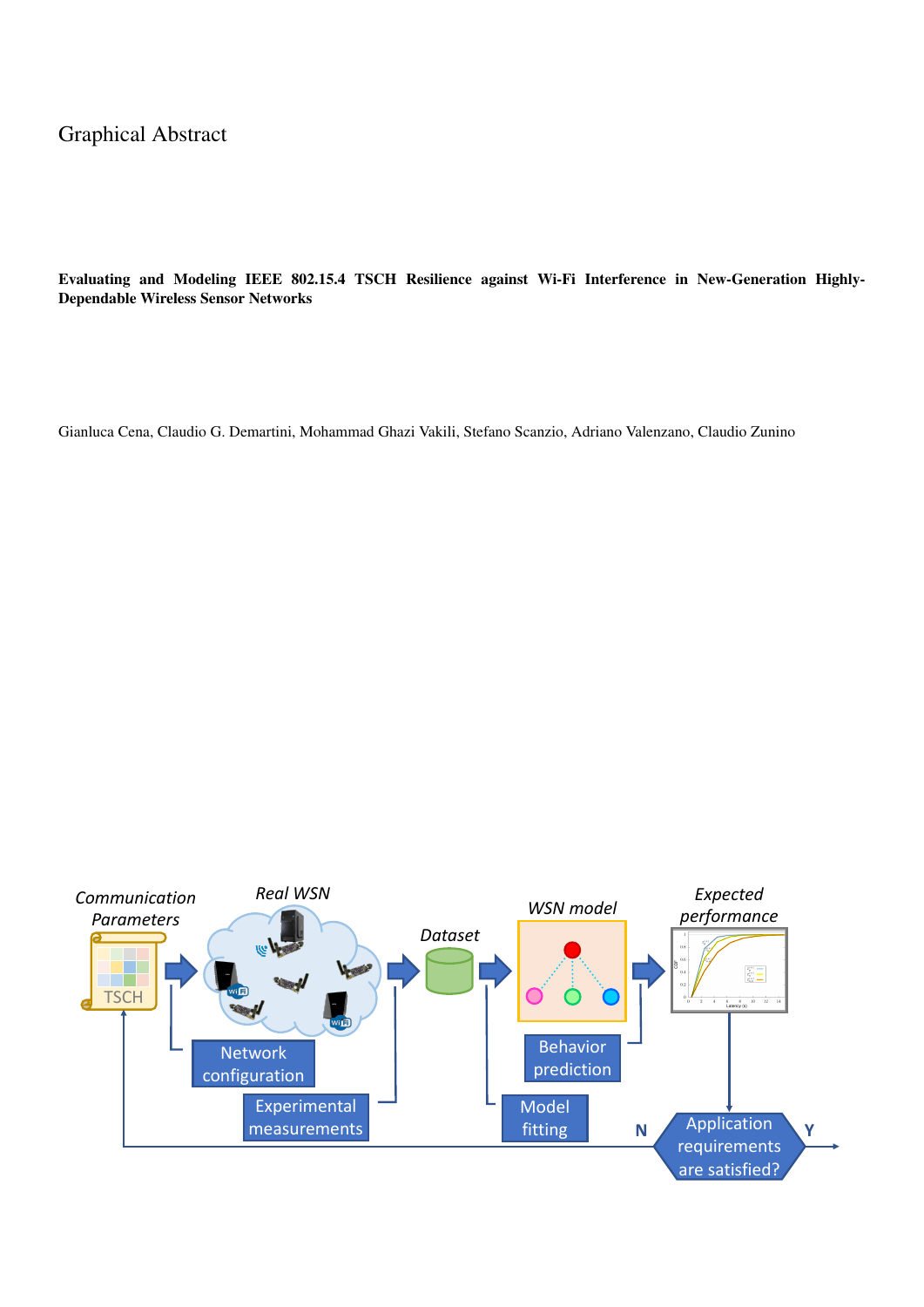## Highlights

## Evaluating and Modeling IEEE 802.15.4 TSCH Resilience against Wi-Fi Interference in New-Generation Highly-Dependable Wireless Sensor Networks

Gianluca Cena, Claudio G. Demartini, Mohammad Ghazi Vakili, Stefano Scanzio, Adriano Valenzano, Claudio Zunino

- The correct behavior of networked systems depends on the quality of communication
- Time slotted channel hopping effectively counteracts disturbance and interference
- Wi-Fi networks are a major source of interference for wireless sensor networks
- Wi-Fi interference on data exchanges between motes can be modeled satisfactorily
- Obtained model is a valuable tool to ease setting of communication parameters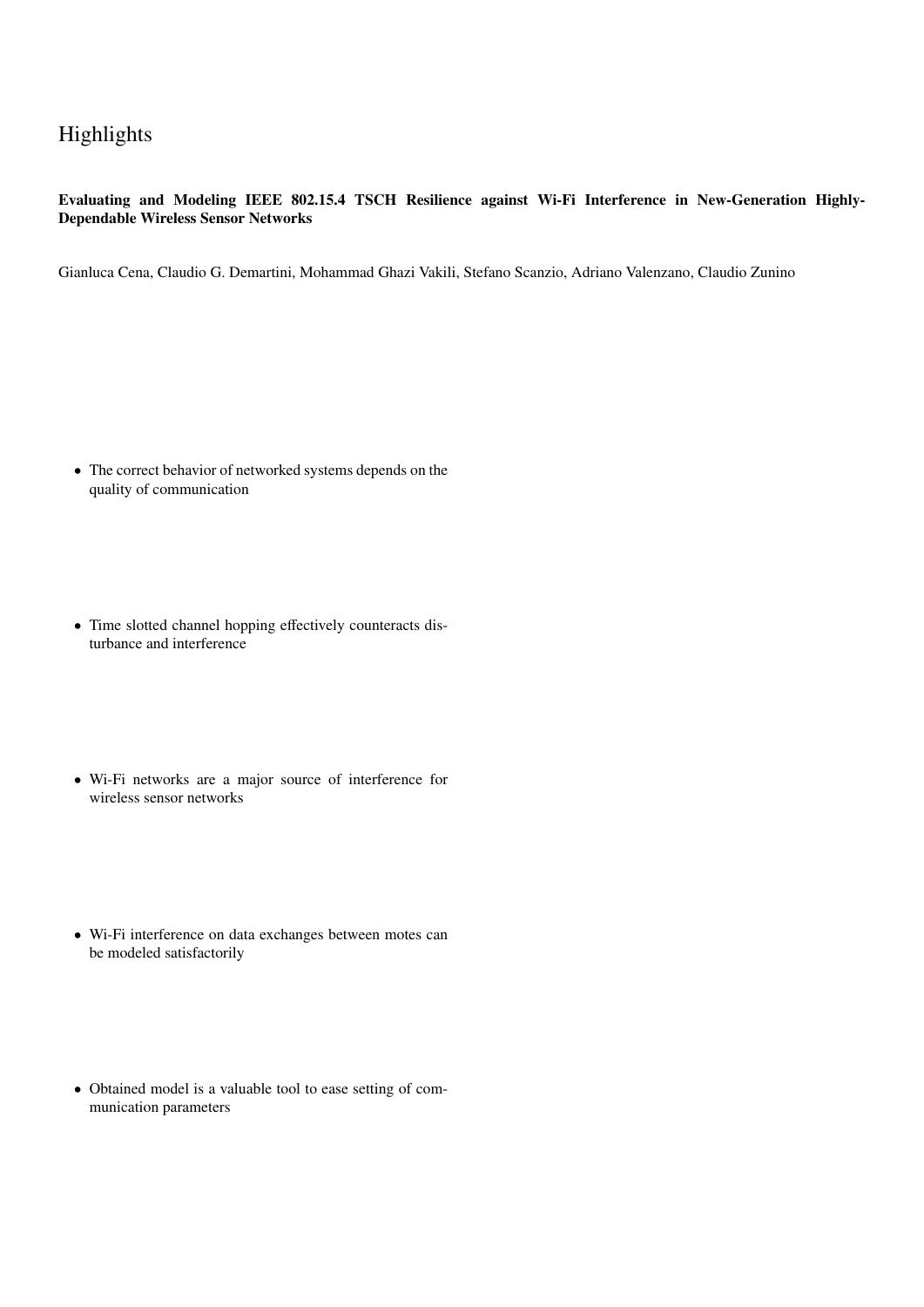## Evaluating and Modeling IEEE 802.15.4 TSCH Resilience against Wi-Fi Interference in New-Generation Highly-Dependable Wireless Sensor Networks

Gianluca Cena<sup>a</sup>, Claudio G. Demartini<sup>b</sup>, Mohammad Ghazi Vakili<sup>b</sup>, Stefano Scanzio<sup>a,∗</sup>, Adriano Valenzano<sup>a</sup>, Claudio Zunino<sup>a</sup>

*<sup>a</sup>National Research Council of Italy (CNR-IEIIT), Corso Duca degli Abruzzi 24, I-10129 Torino, Italy <sup>b</sup>Dipartimento di Automatica e Informatica, Politecnico di Torino, Corso Duca degli Abruzzi 24, I-10129 Torino, Italy*

## Abstract

Thanks to its ability to effectively counteract disturbance and interference, including the traffic generated by co-located Wi-Fi networks, Time Slotted Channel Hopping (TSCH) is currently gaining momentum in many application fields characterized by demanding reliability and determinism requirements. In particular, the ability of TSCH to change transmission frequency on every attempt sensibly mitigates packet losses and latencies, improving the overall behavior in a tangible way.

In this paper, the communication quality achieved by TSCH in a setup that includes real motes exposed to a realistic interfering traffic is evaluated experimentally. A theoretical model is also developed, based on quite simple assumptions about the effectiveness of time and frequency diversity, which satisfactorily matches the real behavior. The model permits to determine how much network parameters like, e.g., the retry limit, actually affect communication, and can be exploited to find proper settings for them. Finally, the ability of channel hopping to prevent narrowband interference from disrupting communication is assessed. As results show, this mechanism makes motes suffer from an equivalent interference that roughly corresponds to the mean interference evaluated over all physical channels.

*Keywords:* Time Slotted Channel Hopping (TSCH), IEEE 802.15.4, Communication performance modeling, Wireless Sensors Networks (WSN), Resilience to disturbance and interference, IEEE 802.11 (Wi-Fi)

## 1. Introduction

Wireless Sensor Networks (WSN) were introduced about two decades ago to provide low-cost connectivity over the air to simple and inexpensive devices [1]. One of the primary goals of WSNs was to collect data from a multitude of sensors, possibly deployed over wide areas, without the need to set up a wired network infrastructure. Among the application fields where these solutions are mostly employed there are, e.g., precision agriculture [2, 3], environmental monitoring [4, 5], natural disaster management [6, 7], and diagnostics in large industrial plants [8, 9].

One of the most popular transmission technologies adopted in WSNs is IEEE 802.15.4 [10]. It is characterized by very low power consumption, which makes it suitable for batterypowered devices. Moreover, since most of the related medium access control (MAC) mechanism is carried out in software, it enables simple and highly-flexible implementations. Although IEEE 802.15.4 defines a beacon-oriented transmission mode with Guaranteed Time Slots (GTS) to improve determinism, beaconless operations, which provide asynchronous network

<sup>∗</sup>Corresponding author.

mohammad.ghazivakili@polito.it (Mohammad Ghazi Vakili),

stefano.scanzio@ieiit.cnr.it (Stefano Scanzio),

adriano.valenzano@ieiit.cnr.it (Adriano Valenzano),

claudio.zunino@ieiit.cnr.it (Claudio Zunino)

access, are customarily adopted in real-world applications. To increase reliability of legacy WSNs, the Time Slotted Channel Hopping (TSCH) mechanism was subsequently defined. TSCH is an enhanced MAC technique, which sensibly decreases the likelihood that packets sent by applications are dropped, due to either disturbance (e.g., electromagnetic noise) or interference from nearby wireless devices.

In this paper, the ability of TSCH to counteract such phenomena is analyzed. In particular, we considered the relevant case where the source of interference coincides with the traffic of co-located Wi-Fi networks. A basic model is first introduced, which relies on a simple yet relevant channel error model at the physical layer and describes higher-layer requestresponse interactions like those defined by the Constrained Application Protocol (CoAP) [11]. Then, this model has been validated by means of a thorough experimental campaign carried out on real devices. Results highlighted the advantages TSCH offers over legacy WSN technologies in the presence of heavily loaded Wi-Fi channels.

Here, we focused on star network topologies, where all motes are located one hop away from the root. This choice is not particularly limiting. In fact, in several application contexts a number of simple devices (sensors, actuators) have to be connected over the air to the wired infrastructure by using specific hubs, each of which acts as the gateway for the wireless devices in line of sight. This is the case of, e.g., the control system of robotized production cells in industrial plants, where the application master has to communicate with decentralized

*Email addresses:* gianluca.cena@ieiit.cnr.it (Gianluca Cena), claudio.demartini@polito.it (Claudio G. Demartini),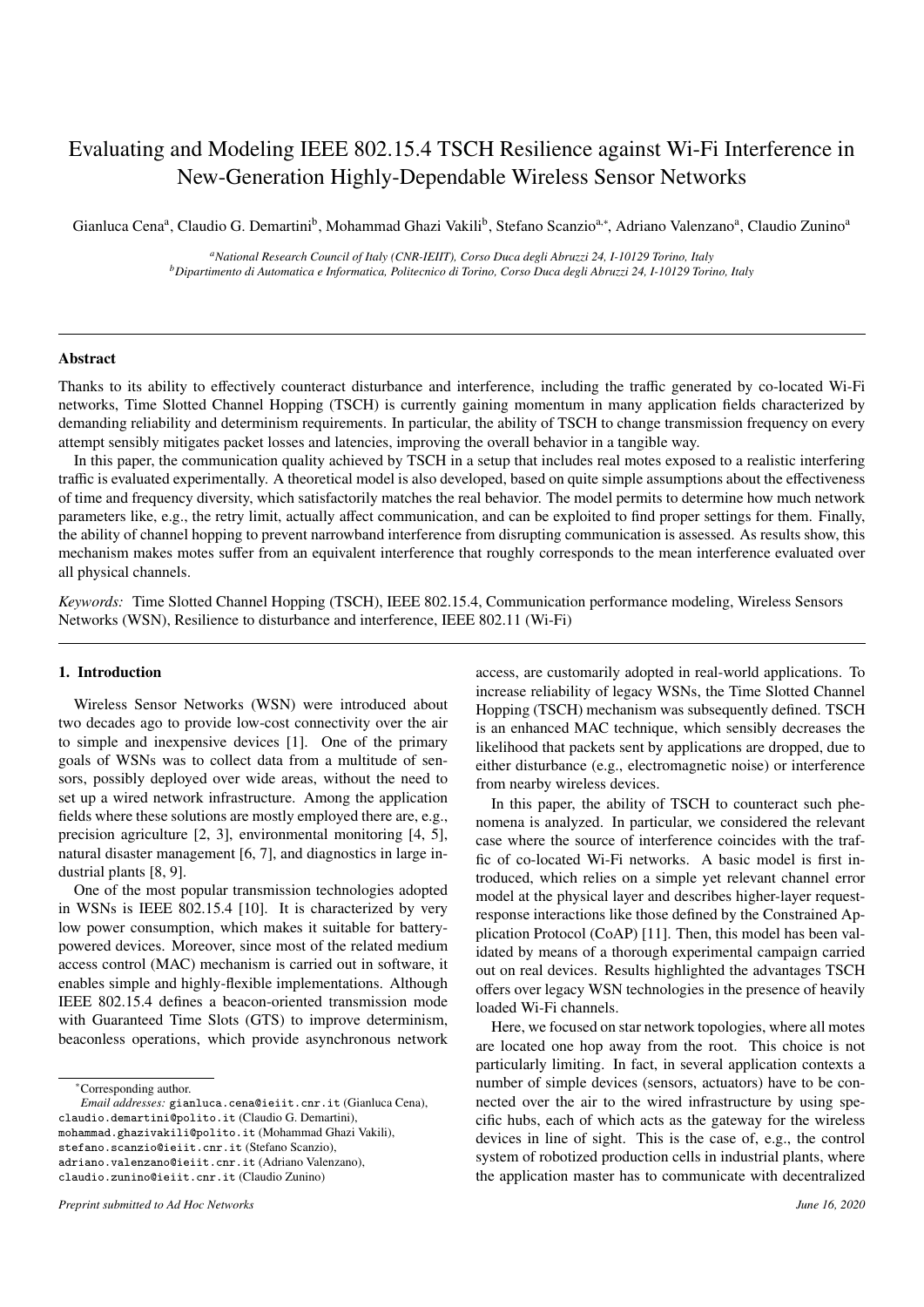peripherals fastened to moving parts of the equipment. Besides IEEE 802.15.4, two relevant examples are given by IO-Link Wireless [12] and, over large areas, LoRaWAN [13]. For star topologies, simple and meaningful closed-form expressions can be derived for performance indices.

This paper is structured as follows: in Section 2 the TSCH protocol is briefly recalled and the problem of Wi-Fi interference is described, while in Section 3 a simple theoretical model is introduced to characterize the communication quality experienced by request-response interactions. In Section 4 the hardware setup and the procedure employed to perform experimental measurements are illustrated. Results for two experimental campaigns, carried out with and without channel hopping, are presented and commented in Section 5. Finally, in Section 6 some conclusions are drawn.

## 2. TSCH

The now superseded IEEE 802.15.4e [14] specification defined three operating modes [15]: Time Slotted Channel Hopping (TSCH), Deterministic and Synchronous Multi-channel Extension (DSME), and Low Latency Deterministic Network (LLDN). Only TSCH and DSME were retained in the most recent version of IEEE 802.15.4. In particular, in the past few years, TSCH has been the most popular option for real-world devices, e.g., those based on WirelessHART [16].

In this paper we will explicitly consider the 6TiSCH protocol, which layers IPv6 over the TSCH mode of IEEE 802.15.4 [17]. The reason of this choice is twofold. First, TSCH provides a noticeably higher communication reliability than legacy IEEE 802.15.4 operating modes, retaining the same very-low power consumption. Even better results can be obtained, from these points of view, in dense environments, where the likelihood of intra-network collisions cannot be neglected. Second, IP adoption tangibly eases integration of sensor networks in the existing communication backbones, and simplifies application development by enabling asynchronous request-response interactions with motes.

#### *2.1. TSCH Protocol Basics*

TSCH is located in the data-link layer and takes care of frames exchanges between neighboring nodes. As the name suggests, it relies on two distinct but interrelated mechanisms: *time slotting* and *channel hopping*.

#### *2.1.1. Time slotting*

Time slotting, which resembles more generic time division multiple access (TDMA) approaches [18], splits time into fixed duration windows called *slotframes*, each of which consists in a fixed number *N*slot of *slots*. All slots have the same duration  $T<sub>slot</sub>$ , which is selected in such a way to accommodate one data frame and, for confirmed transmissions, the related acknowledgment frame. After network configuration has been carried out, some slots, uniquely identified by their position in the slotframe, are assigned to specific *links*. Every link is characterized by the source and destination nodes involved in the frame

exchange (the broadcast address is also allowed for the destination). This means that the slot is exclusively devoted to the (unidirectional) communication between said nodes, thus preventing any collisions.

Each node, whose time is kept synchronized with the other nodes of the network [19], maintains a copy of the descriptors for the links that are relevant to itself, and wakes up only when, coherently to its schedule, it either has a pending packet ready to be sent or expects that a packet can be (possibly) received. On the one hand, this behavior is essential in order to reduce energy consumption [20]. On the other hand, the complexity of maintaining the nodes synchronized is one of the main drawbacks of TDMA-based techniques (and, consequently, of TSCH).

Slotframe transmission is repeated indefinitely, which means that, at the data-link layer, communications between adjacent nodes are scheduled cyclically with period  $T_{\text{slfr}} = N_{\text{slot}} \cdot T_{\text{slot}}$ . In reality, not necessarily a given slot is actually used in every slotframe. In fact, the 6TiSCH paradigm [21], which layers IPv6 over TSCH, provides users of the IP layer, e.g., applications communicating through CoAP, with true asynchronous network access. This implies that periodicity of data exchanges, as seen at the application layer, is very loosely tied to the slotframe duration and structure defined at the data-link layer, which permits to easily change the former at runtime without the need to reconfigure MAC parameters. Besides, on demand node access is fully supported.

Thanks to a suitable configuration of the transmission schedule (as per the links in the slotframe), collisions between nodes of the same network are prevented in typical operating conditions. Actually, shared cells can be defined, which are not reserved to a single source node. For them, collision may occur, and hence a suitable collision avoidance procedure is defined based on random exponential backoff. However, shared cells are rather peculiar, and usually they are not employed to support application data exchanges.

## *2.1.2. Channel Hopping*

While intra-network interference can be suitably prevented by having the nodes cooperate with each other (by means, e.g., of time slotting), unpredictable phenomena like disturbance (for instance, noise generated by industrial equipment) and external interference (due to wireless devices that rely on different MAC protocols) can not. In this case, time diversity coupled with Automatic Retransmission reQuest (ARQ) techniques is customarily exploited to ensure adequate reliability in spite of possible transmission errors, which corrupt the frame while it is traveling on air.

A drawback of the above approach is that it is weak against heavy narrowband disturbance/interference affecting the physical transmission channel [22]. An effective solution consists in coupling time diversity with frequency diversity [23], for instance by re-tuning the radio block on every transmission attempt. In TSCH, such a technique is referred to as channel hopping. From a practical point of view, the resulting mixed diversity approach [24, 25] is noticeably more resilient to disturbance and external interference. As we will see, the equivalent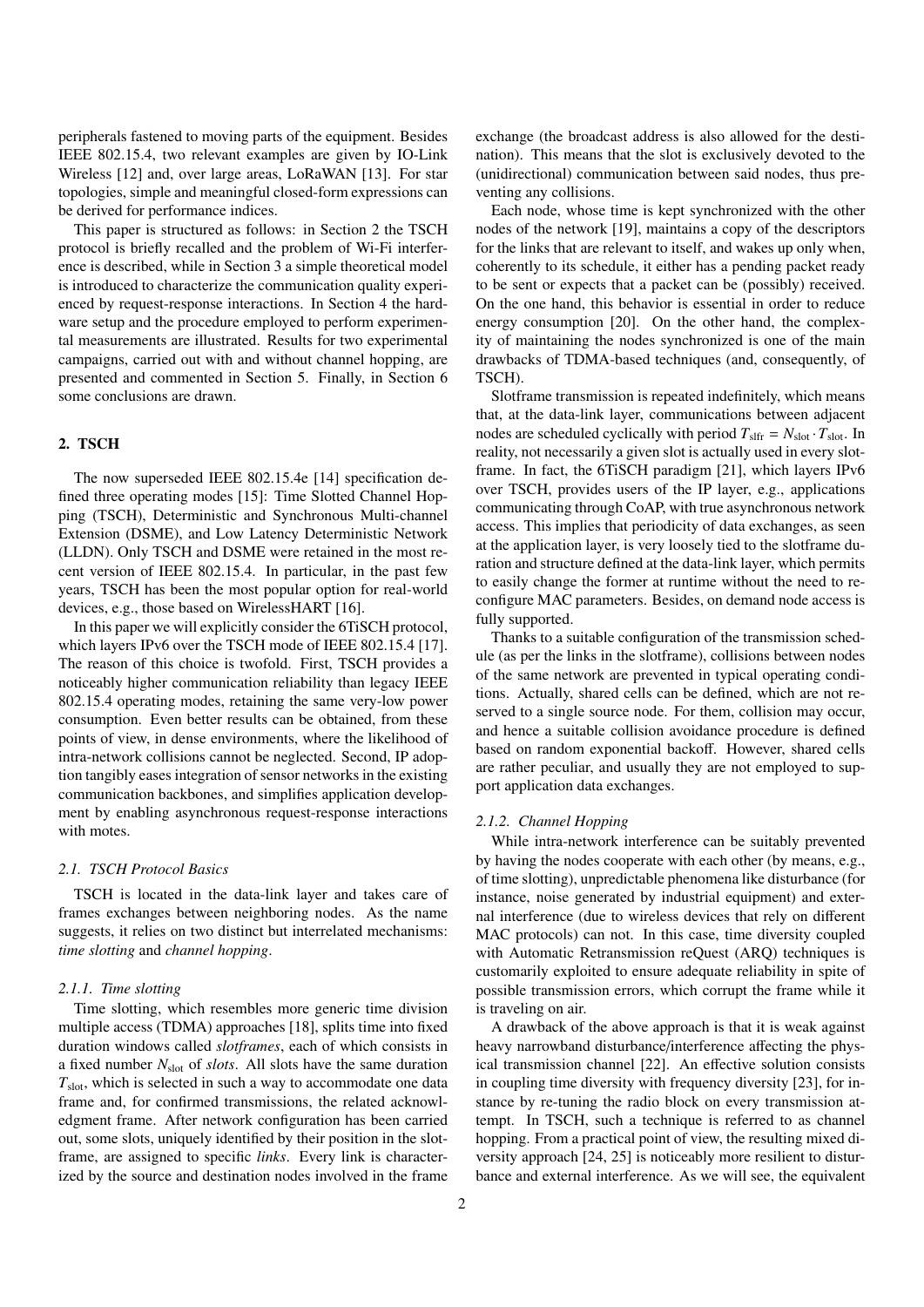

Figure 1: Sample TSCH Matrix (3 downward and 3 upward cells).

level of disturbance experienced by packet transmissions is sort of an average among the amounts of disturbance that separately affect every physical channel. This also implies that, as long as at least one of the channels is not severely disturbed, packet delivery will eventually succeed.

When channel hopping is enabled, the schedule of transmissions in the slotframe is actually defined through a TSCH matrix, an example of which is schematically depicted in Fig. 1. Every cell, found at the intersection between a specific slot (identified by the related column) and a specific channel offset (corresponding to the row), describes a link. Starting from the channel offset, an ever-increasing shared counter denoted Absolute Slot Number (ASN), and a globally defined hopping table (*macHoppingSequenceList*), both senders and receivers can determine the physical channel on which the frames (DATA and ACK) related to a given link will be actually transmitted at any time.

Besides channel hopping, two other mechanisms can be possibly adopted in WSNs based on TSCH, known as channel black-listing and white-listing. They operate by selectively disabling and enabling some of the physical channels in the hopping table, respectively, in an attempt to increase performance [26]. As a matter of fact, many real implementations, including those we used in this work, do not support these techniques.

#### *2.2. Wi-Fi Interference*

A non-negligible problem one has to face when deploying WSNs in residential or industrial areas is that, very likely, other wireless devices actively transmitting over the air are found nearby, which may interfere with communication. In particular, Wi-Fi network infrastructures based on the IEEE 802.11 technology [27], also known as Basic Service Sets (BSS), are today widely employed in home and office environments, but very often they are also found in factories, hospitals, shopping malls, and so on. Most of them still transmit in the 2.4 GHz industrial, scientific, and medical (ISM) band, which is the same that is used by many devices communicating via IEEE 802.15.4.

A careful planning of frequencies of co-located networks, so as to limit interference, is often unfeasible, as different kinds of networks are typically managed by different owners/administrators. This means that, unavoidably, packets exchanged over WSNs will suffer from delays due to interference and collisions. In the worst case, a substantial fraction of packets may be even dropped.



Figure 2: Measured ping round-trip time (Max./Avg./Min. values, Friday-to-Monday, 1-hour moving average).

As an example, Fig. 2 shows the round-trip time reported by the ping utility when it is run continuously in our experimental TSCH network setup over four days (Friday to Monday). To make plots more readable, statistics (maximum, average, and minimum) have been computed over a sliding window including 120 samples, which correspond to one hour. As can be seen, the latency is lower during weekend and overnight in weekdays. Conversely, in working hours the worst-case latency can grow up to three times as much. It is worth noting that no high-power electrical machines were present close to the testbed. This means that worsening of the communication quality was due for the most part to the contextual traffic generated by Wi-Fi devices (mobiles, PCs, access points) located in premises near our laboratory. As shown in Fig. 3, more than ten BSSs were visible from our setup. Above figures provide some clues on the practical extent to which Wi-Fi may affect the communication quality perceived by WSN motes.

One could argue that WSNs were not conceived to support deterministic traffic, and that delays and occasional packet losses are perfectly acceptable in many application contexts (e.g., precision agriculture). On the other hand, the higher reliability offered by TSCH makes this protocol suitable also



Figure 3: Wi-Fi spectrum usage during experimental campaigns.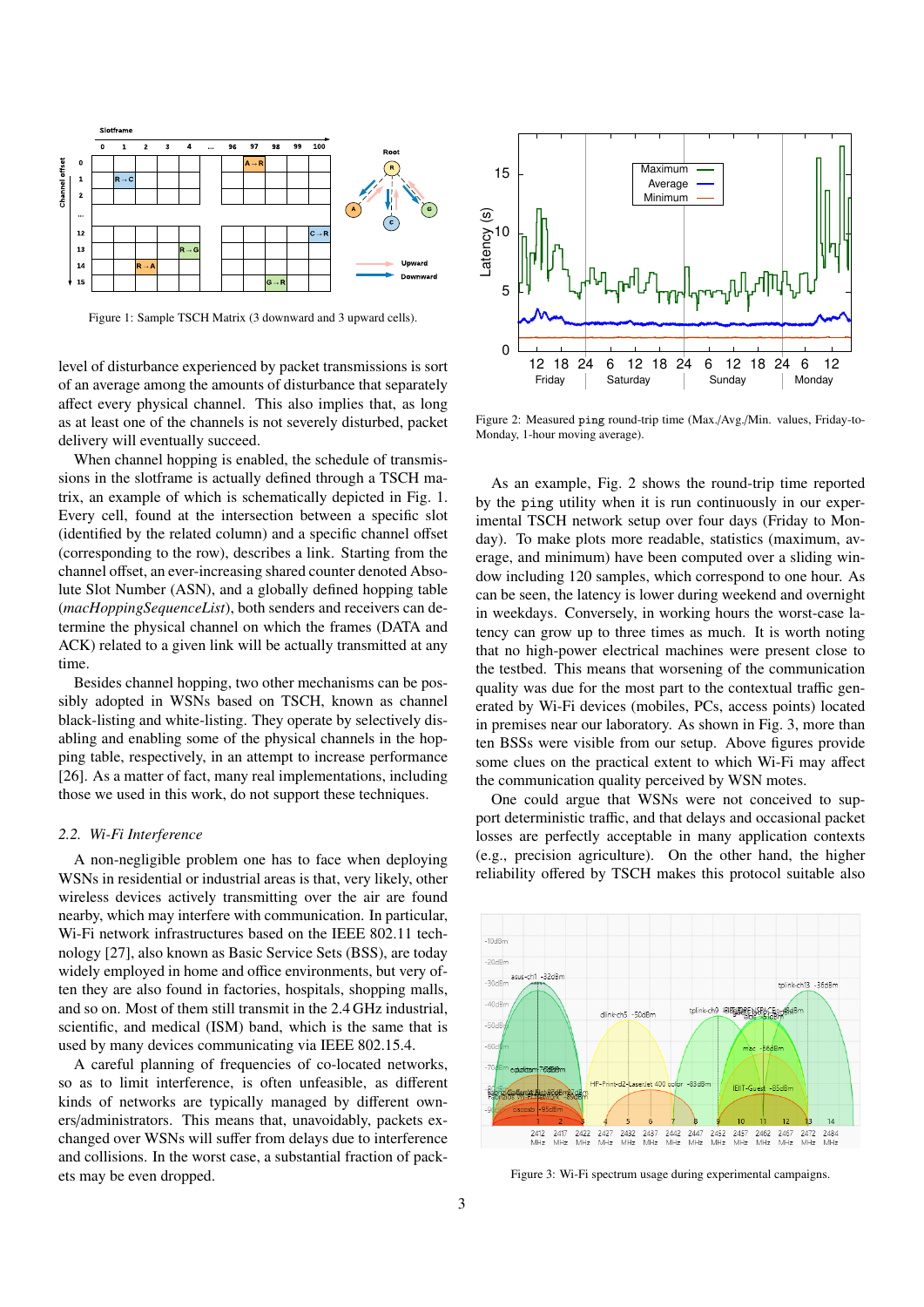for mid-criticality scenarios (e.g., industrial plants, missioncritical applications, disaster management), where some guarantees have to be provided for what concerns the time taken to deliver information [28, 29].

For the sake of truth, a number of solutions exist that are characterized by low power consumption and very low latency. This is the case of the Wireless Short-Packet (WSP) protocol optimized for energy harvesting defined by IEC 14543-3 [30], which suits the needs of lighting control applications in Home Electronic Systems (HES), or the Low Latency Deterministic Network (LLDN) protocol, defined as an amendment to IEEE 802.15.4 and targeted to industrial applications. Such solutions were not conceived for meshing, which in some cases (e.g., LLDN) is not even supported. Generally speaking, conserving energy implies small duty cycles on intermediate nodes, which unavoidably impair network responsiveness for asynchronous packets because of the tradeoff between energy and latency [31]. Other approaches are based on wake-up radios. In this case, an additional ultra-low-power receiver module is included, whose purpose is to wake up on demand the primary radio [32]. However, commercial products that comply with such technology are hardly available at present.

By carefully configuring the schedule of links in the slotframe, and in the absence of disturbance and interference, endto-end communications (including two-way ones) are allowed to take place within the same slotframe [33, 34, 35]. This means that the round-trip delay for queries based on request-response paradigm can be, in theory, as low as 1–2 s. TSCH networks are quite reactive and, especially in the case where motes are not powered only on batteries (e.g., when energy harvesting [36, 37] is exploited), they can be even adopted to reliably close control loops with slow dynamics.

In this context, the ability to estimate the quality of communication TSCH achieves in the real world as a function of the amount of interfering Wi-Fi traffic is very important for deciding whether or not the requirements demanded by the applications can be meet. Moreover, assessing what improvements TSCH offers with respect to legacy WSN solutions from a quantitative point of view can be quite valuable in order to determine if benefits are worth the additional protocol complexity.

The effects of the mutual interference between different wireless network technologies has been widely studied in the recent past. In [38, 39] the cross-interference between Wi-Fi and ZigBee was analyzed. The effect of IEEE 802.15.4 traffic on a Wi-Fi network was evaluated in [40]. The other direction, i.e., the influence of Wi-Fi traffic on legacy (non-TSCH) IEEE 802.15.4 networks, has been evaluated in many research works [41, 42, 43, 44]. The specific interference caused by Wi-Fi on 6TiSCH networks (based on IEEE 802.15.4 with TSCH) was evaluated in [45] and [46], with particular attention to the benefits brought by channel hopping on performance. Finally, solutions that combine channel hopping with white- and blacklisting to improve reliability were evaluated in [47].

Unlike above works, this paper analyzes the effects of Wi-Fi interference on TSCH by means of a theoretical model. Many theoretical models were proposed in the scientific literature for IEEE 802.15.4 and IEEE 802.11. Most of them only consider a



Figure 4: Overlapping channels in IEEE 802.11 and 802.15.4 (ISM band).

single technology, excluding any interactions with other wireless protocols. Earlier investigations, based on Markov chains, concerned Wi-Fi [48, 49, 50]. This approach was then extend to tackle TSCH as well. In particular, in [51, 52] some analytical derivations are proposed to describe transmission in shared cells. Papers dealing with the mutual interaction between IEEE 802.15.4 and IEEE 802.11 typically refer to older versions of the standards. In particular, [53, 54] report on some theoretical investigation about the effect of Wi-Fi traffic on a pre-TSCH version of IEEE 802.15.4. In our work, measurements obtained from a real setup are used to suitably set the parameters of a mathematical model, so that a number of performance indices related to the quality of communication perceived by motes can be obtained through simple computations.

From a practical point of view, the physical layers of IEEE 802.15.4 and IEEE 802.11 have different characteristics. In particular, the width of a single OFDM channel in IEEE 802.11 is 20 MHz (22 MHz for DSSS). By contrast, up to 16 IEEE 802.15.4 channels are defined in the ISM band, whose frequencies fall in the range from 2.405 to 2.480 GHz, and the width of each one of such channels is 5 MHz. In the following, the type of channel (Wi-Fi or WSN) will be explicitly specified whenever it can not be clearly inferred from the context.

As can be seen in Fig. 4, each single Wi-Fi link overlaps with about 4 adjacent WSN channels (or 8, when channel bonding is exploited). This implies that when (at least) four Wi-Fi interfering nodes are actively transmitting on air, tuned on channels 1, 5, 9, and 13, then every single IEEE 802.15.4 channel in the ISM band unavoidably suffers from interference.

#### 3. Two-way Communication Model

In the following, the behavior of a TSCH link between two adjacent motes in the presence of unpredictable phenomena, like disturbance and interference from devices not belonging to the network, will be analyzed from a theoretical viewpoint. Intra-network interference will not be taken into account since, once the network topology has settled and the transmission schedule (as per the slotframe) has been defined and configured on motes, collisions no longer occur in typical operating conditions. Single-hop communication (between adjacent nodes)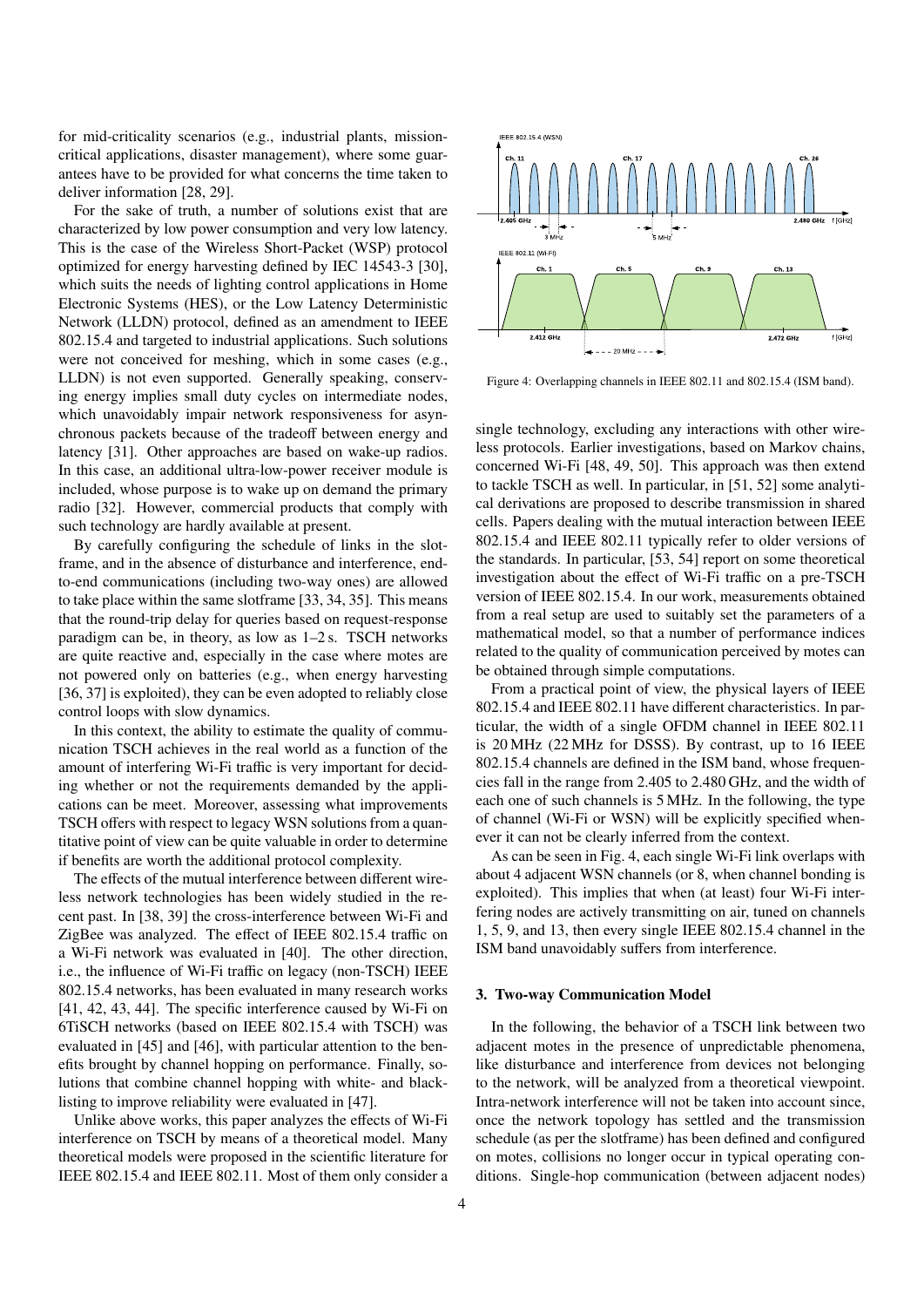can be easily modeled starting from TSCH operations and the channel error model.

#### *3.1. Packet Losses on a Single Hop*

Retransmission techniques are customarily adopted in wireless networks to increase reliability. Therefore, more than one transmission attempt could be performed on air for the same packet: exactly one initial attempt plus, in the case of failures, a variable number of retries. Single attempts are considered as failed when the frame is sent on air but the related ACK is not received back. In such event, acknowledged transmissions are automatically repeated by the MAC up to  $r<sub>L</sub>$  times, where the *retry limit r*<sup>L</sup> coincides with the *macMaxFrameRetries* parameter of the TSCH protocol. This means that a packet is definitely lost only if all its  $r_L + 1$  attempts fail. Optionally, clear channel assessment (CCA) can be enabled, which defers a transmission attempt when the channel is sensed busy. From our point of view, this condition is almost the same as the lack of an ACK. In fact, in both cases the retry counter is increased by one and a retransmission of the frame is scheduled in the next suitable slot. It is worth pointing out that retransmission in TSCH does not take place immediately. Instead, the transmitter has to wait for a link (either dedicated or shared) targeted to the destination device.

In the following, we assume that single transmission attempts are modeled as Bernoulli trials with failure probability  $\epsilon$ . Such hypothesis seemingly provides a rough approximation of the actual channel behavior. Nevertheless, subsequent attempts in our TSCH setup are spaced wide enough, so that time diversity sensibly lessen statistical dependence between them. If, as customarily done in real networks, a single dedicated link in the slotframe is allocated between any pair of motes, transmission attempts in the related slots are spaced by the slotframe duration (about 2 s), which is longer than the default MSDU lifetime in IEEE 802.11 (i.e., the maximum time after which the transmission process for a frame in Wi-Fi, including retries, is terminated). For shared links, a random exponential backoff mechanism is additionally employed to prevent collisions, which further enlarges the time between retries. Above behavior was verified for the real devices we used for experimentation. Additionally, because of channel hopping, unlikely subsequent attempts for the same packet are performed on the same physical channel, which means that frequency diversity is exploited as well. If, from a practical point of view, diversity techniques make retries (almost) statistically independent, then the *packet loss ratio*  $P_L$  on the link can be computed as

$$
P_{\rm L} = \epsilon^{r_{\rm L}+1}.\tag{1}
$$

For example, in the case  $r_L = 15$  and assuming that 20% of attempts fail,  $P_L = 6.55 \times 10^{-12}$ , while when the failure probability grows up to 50% we have  $P<sub>L</sub> = 1.526 \times 10^{-5}$ .

### *3.2. Failure Rate for Two-way Communication*

To easily match our theoretical analysis with experimental data captured from a real testbed, we will consider requestresponse transactions implemented by the ping utility, which

#### Table 1: Glossary of Quantities.

| Quantity                    | Description                                                    | Value              |
|-----------------------------|----------------------------------------------------------------|--------------------|
| $N_{ch}$                    | Number of physical channels                                    | 16                 |
| $N_{\rm slot}$              | Number of slots in a slotframe                                 | 101                |
| $T_{\rm slot}$              | Duration of a slot.                                            | $20 \,\mathrm{ms}$ |
| $T_{\rm slfr}$              | Period of the slotframe                                        | 2.02 s             |
| $r_{L}$                     | Max. number of MAC retransmissions (retry limit)               | 15                 |
| $\epsilon$                  | Failure probability for single attempts                        |                    |
| $P_{\rm L}^{x}$             | Packet loss ratio in direction $x \in \{D, U\}$                |                    |
| $P^{\widetilde{T}}_{\rm L}$ | Two-way loss ratio                                             |                    |
| $P_r^x$                     | Probability to perform r retries in direction $x \in \{D, U\}$ |                    |
| $P_r^T$                     | Probability to perform $r$ retries in both directions          |                    |
| $N_{\rm sam}$               | Number of samples per experiment                               | 2880               |
| $d_i$                       | Two-way transmission latency of the $i$ -th ping request       |                    |
| $d_{\text{wait},i}$         | Waiting time of the $i$ -th ping request                       | $T_{\rm slfr}$     |
| $d_{\text{comm}}$           | Two-way network communication time                             |                    |
| $d_{\text{retr},i}$         | Retransmission time of the $i$ -th ping request                |                    |
| $r_i$                       | Total number of retries for the <i>i</i> -th ping request      |                    |
| $\overline{D}$              | Two-way transmission latency (random variable)                 |                    |
| $D_{\text{wait}}$           | Waiting time (random variable)                                 | $T_{\rm slfr}$     |
| $D_{\text{retr}}^x$         | Retransmission time in direction $x \in \{D, U\}$ (rand. var.) |                    |
| $D_{\rm retro}^{T}$         | Two-way retransmission time (random variable)                  |                    |
| $\mu_d$                     | Two-way mean transmission latency                              |                    |
| $\hat{\mu}_r$               | Estimated mean number of retries (two-way)                     |                    |
| $\hat{P}_r^T$               | Empirical probability to perform $r$ retries (two-way)         |                    |
| $\hat{\epsilon}_P$          | Estimated failure probability (from $\hat{P}_{0}^{T}$ )        |                    |
| $\hat{\epsilon}_D$          | Estimated failure probability (from $\mu_d$ )                  |                    |

relies on the Internet Control Message Protocol (ICMP) [55]. In fact, in this case the same mote (the root) is in charge of generating the test traffic and performing measurements on it. The behavior of ping closely resembles those applications where sensors are explicitly queried via CoAP. Each one of such transactions is made up of an *echo request* message, sent by the originating mote to the target mote, and an *echo reply* message, returned by the target mote to the originating mote. On single-hop paths, like the ones found in the star network topologies we are considering here, this means that one packet is sent by the root in the *downward* direction, followed by a subsequent packet, generated as a reply by the target mote in the *upward* direction.

The probability  $P_{\text{L}}^{T}$  that a request-response transaction fails, we denote for short *two-way loss ratio*, corresponds to

$$
P_{\rm L}^{T} = 1 - \left(1 - P_{\rm L}^{D}\right)\left(1 - P_{\rm L}^{U}\right),\tag{2}
$$

where  $P_{\text{L}}^{D}$  and  $P_{\text{L}}^{U}$  are the packet loss probabilities for the request and the response, respectively. By assuming that the downward and upward links suffer from the same failure probability  $P_{\text{L}}$ , which is very likely to happen if, as in our setup, motes are based on the same radio blocks, this can be rewritten as

$$
P_{\rm L}^T = 1 - (1 - P_{\rm L})^2 = 2P_{\rm L} - P_{\rm L}^2,\tag{3}
$$

and, under our simplified channel error model,

$$
P_{\rm L}^T = 1 - \left(1 - \epsilon^{r_{\rm L}+1}\right)^2 = 2\epsilon^{r_{\rm L}+1} - \epsilon^{2(r_{\rm L}+1)}.
$$
 (4)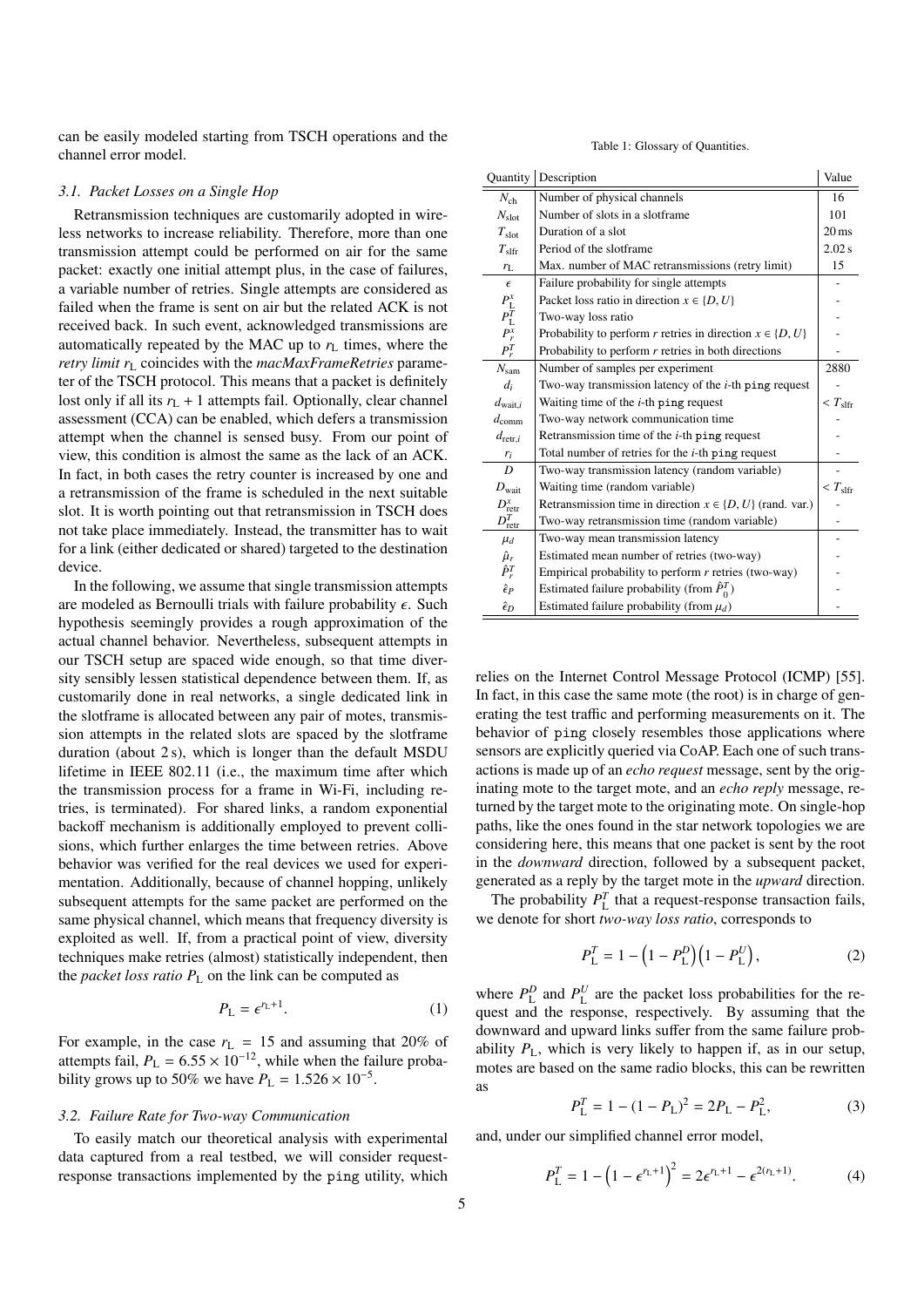Using for  $\epsilon$  the same values above (20% and 50%) clearly leads to very low values for the two-way loss ratio as well, which implies that finding a good match between the theoretical model and experimental samples starting from this quantity is hardly possible. For instance, even in the case when  $\epsilon = 0.5$ (which denotes a quite severe interference), only one packet is lost, on average, every 11 days, if the ping period is set to 30 s. Setting smaller periods is not recommended, because we want to prevent packets from remaining queued in motes' transmission buffers.

#### *3.3. Transmission Latency*

Our simple model can be reliably checked against experimental data by considering latencies in the place of losses. In particular, let  $d_i$  be the round-trip delay related to the *i*-th ping request,  $i \in [1...N_{\text{sam}}]$ , where  $N_{\text{sam}}$  is the number of samples taken in the experiment. In the following, it is denoted for simplicity *two-way transmission latency*. For a single-hop link, *d<sup>i</sup>* is made up of three contributions:

- 1. The *waiting time*  $d_{\text{wait},i}$ , elapsing from the instant the re-<br>quest peaket is quand at the originating mote and the bequest packet is queued at the originating mote and the beginning of the downward slot to the target mote. In the absence of queuing phenomena, the packet is sent at the earliest opportunity, which implies that  $0 \le d_{\text{wait},i} < T_{\text{slfr}}$ . It is worth noting that there is no such contribution for the reply packet, since operations of the ICMP responder process in the target mote are directly triggered by the request conveyed in the downward slot. All it is needed is that the responder has enough time to serve the request and enqueue its reply before the beginning of the upward slot.
- 2. The two-way network *communication time*  $d_{\text{comm},i}$  in the case there are no failed attempts (best case), measured from the beginning of the downward slot (to the recipient mote), where the request packet is sent, up to the end of the upward slot (back to the originator), where the reply packet is returned. This time depends on slotframe configuration, which is managed automatically by motes using the 6TiSCH Operation Sublayer Protocol (6P). Since the downward and upward slots are assigned fixed positions in the slotframe (until, following a topological change in the network, a new configuration is defined), the time between them is fixed as well, and will be denoted  $d_{\text{comm}}$ .
- 3. The *retransmission time d*<sub>retr,*i*</sub> spent for backoffs (when an attempt is deferred because the CCA function has sensed the channel busy) or retries (when an attempt fails due to a collision or noise pulses corrupting the frame). Let  $r_i^D$ and  $r_i^U$  denote the numbers of retransmissions carried out in the downward and upward direction, respectively, while  $r_i^T = r_i^D + r_i^U$  is the total number of retries, both directions considered. All these quantities depend on the amount of interference and disturbance on air. If dedicated slots are considered, as happens when network formation has settled, every time packet transmission is tried again, in either direction, the latency increases by exactly one slotframe. On the whole, the retransmission time only depends on  $r_i^T$ and is given by  $d_{\text{retr},i} = r_i^T \cdot T_{\text{sifr}}$ , where  $r_i^T \in [0...2r_L]$ .



Figure 5: Single-hop request-response transaction in TSCH.

Overall, the two-way transmission latency of the *i*-th ping request can be expressed as

$$
d_i = d_{\text{wait},i} + d_{\text{comm}} + r_i^T \cdot T_{\text{slfr}}.\tag{5}
$$

A time diagram describing how the above contributions may affect request-response transactions is shown in Fig. 5. Diagrams a) and b) refer to the case where no transmission errors are experienced (and hence, no retries are performed). In particular, a) is related to the best case, where there is no waiting time, while in b) the request is carried out just after the relevant slot has begun, so that the originator has to wait for the next opportunity. Diagrams c) and d) refer instead to the case when some transmission errors occur that corrupt one or more frames, this meaning that some retries are performed. In c) only the downward link is affected (once), while in d) also the upward link suffers (twice) from errors.

## *3.4. Number of Retransmissions*

The numbers of retries carried out for a packet on the downward and upward directions can be modeled as random variables, denoted  $R^D$  and  $R^U$ , respectively. As said above, it can be reasonably assumed that both directions are affected by the same amount and kind of interference. Therefore,  $R^D$  and  $R^U$ can be considered as independent and identically distributed (i.i.d.) random variables.

For each single direction  $x \in \{D, U\}$  let  $P_x^x = \mathbb{P}(R^x = r)$  be the phability that a correctly delivered packet underwent exactly *r* probability that a correctly delivered packet underwent exactly *r* retries (besides the initial attempt). Under our hypotheses about the channel error model,  $P_r^x$  can be evaluated as the probability to incur in *r* failures multiplied by the probability to succeed at the  $r + 1$  attempt. Since latency is only defined for packets whose transmission was successful, the conditional probability given that the packet eventually arrived at destination has to be considered. This yields

$$
P_r^x = \frac{1}{1 - P_L} \epsilon^r (1 - \epsilon) = \frac{1 - \epsilon}{1 - \epsilon^{r_L + 1}} \epsilon^r.
$$
 (6)

Since  $P_r^x$  does not depend on the direction *x*, in the following it will be simply denoted *P<sup>r</sup>* .

When both the downward and upward directions in a twoway request-response transaction are taken into account, the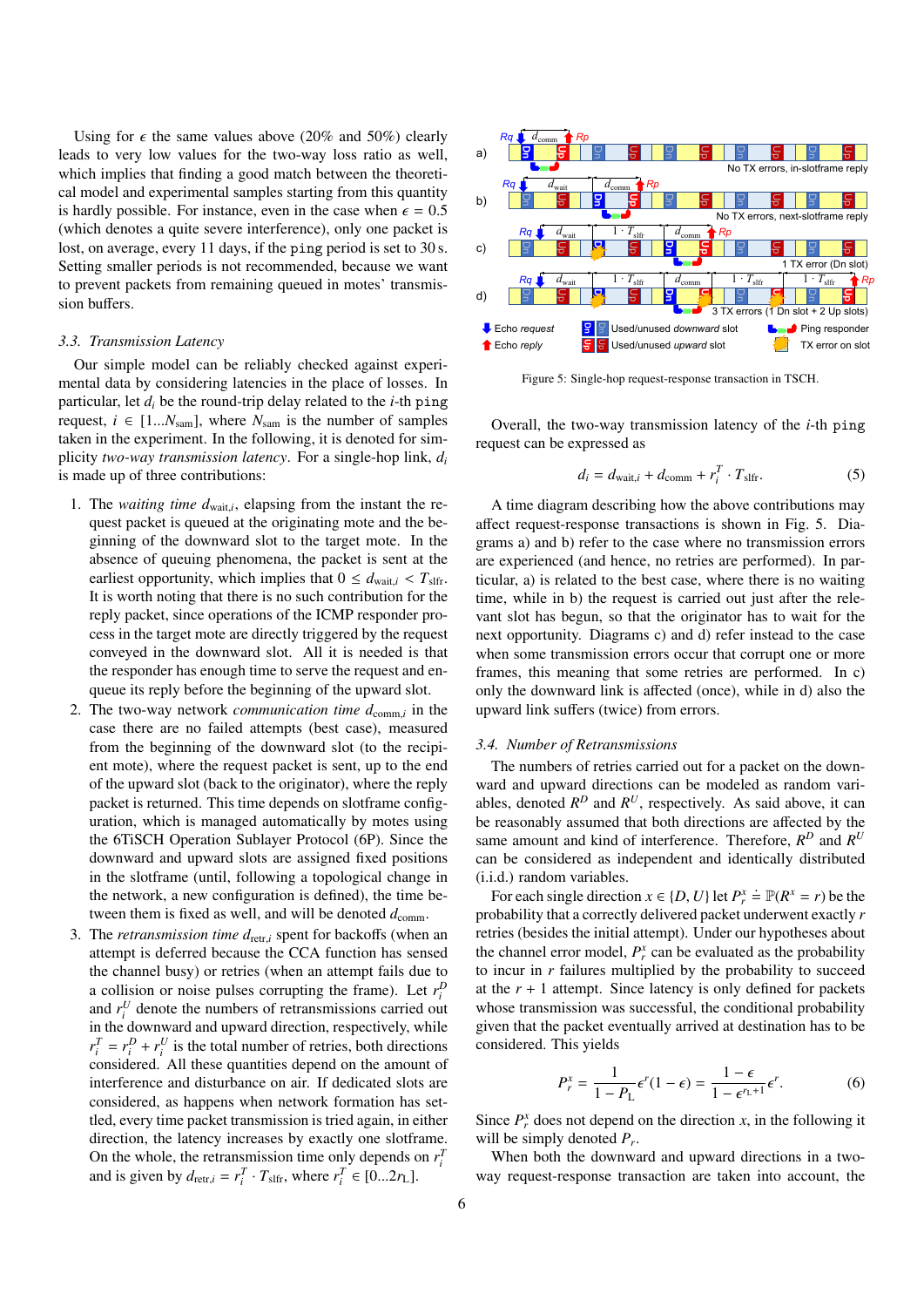probability  $P_r^T \doteq \mathbb{P}(R^D + R^U = r)$  to incur, on the whole, in exactly *r* retries is, for  $0 \le r \le r_L$ ,

$$
P_r^T = \sum_{k=0...r} P_k \cdot P_{r-k} = \sum_{k=0...r} \frac{(1-\epsilon)\epsilon^k}{1-\epsilon^{r_k+1}} \cdot \frac{(1-\epsilon)\epsilon^{r-k}}{1-\epsilon^{r_k+1}} =
$$
  
=  $\left(\frac{1-\epsilon}{1-\epsilon^{r_k+1}}\right)^2 (1+r) \epsilon^r,$  (7)

where *k* and  $r - k$  are the numbers of retries in the downward and upward directions, respectively, whereas for  $r_L < r \leq 2r_L$ 

$$
P_r^T = \sum_{k=r-r_L \dots r_L} P_k \cdot P_{r-k} = \sum_{k=r-r_L \dots r_L} \frac{(1-\epsilon)\epsilon^k}{1-\epsilon^{r_L+1}} \cdot \frac{(1-\epsilon)\epsilon^{r-k}}{1-\epsilon^{r_L+1}} = \left(\frac{1-\epsilon}{1-\epsilon^{r_L+1}}\right)^2 (1+2r_L-r)\epsilon^r.
$$
 (8)

In fact, all cases have to be considered where the sum of the numbers of retries in both directions equals *r*, but no more than *r*<sup>L</sup> retries are performed in any single direction. Overall

$$
P_r^T = \left(\frac{1-\epsilon}{1-\epsilon^{r_L+1}}\right)^2 (1+\min(r, 2r_L - r)) \epsilon^r.
$$
 (9)

## *3.5. Modeling the Transmission Latency*

The two-way transmission latency of ping requests can be modeled as a random variable *D*, and the same holds for the waiting time  $D_{\text{wait}}$  and the time spent in the two directions for retransmissions, denoted  $D_{\text{retr}}^D$  and  $D_{\text{retr}}^U$ , respectively. It is worth remembering that  $d_{\text{comm}}$  is constant. As a consequence

$$
D = D_{\text{wait}} + D_{\text{retr}}^D + d_{\text{comm}} + D_{\text{retr}}^U.
$$
 (10)

Since packet generation and slotframe transmission are asynchronous cyclic processes, whose periods are prime (30 s and 2.02 s, respectively), we can safely consider  $D<sub>wait</sub>$  as uniformly distributed between 0 and  $T_{\text{sifr}}$ . This means that its probability density function (pdf) is

$$
f_{D_{\text{wait}}}(d) = \frac{1}{T_{\text{slfr}}} (u(d) - u(d - T_{\text{slfr}})),
$$
 (11)

where  $u(\cdot)$  is the Heaviside unit step function. It is easy to see that the expected value is equal to half the slotframe duration

$$
\mathbb{E}\left[D_{\text{wait}}\right] = \frac{T_{\text{slfr}}}{2}.\tag{12}
$$

The overall time  $D_{\text{retr}}^T$  taken by retransmissions, both directions considered, corresponds to the sum of the related contributions (which are i.i.d.), that is,  $D_{\text{retr}}^T = D_{\text{retr}}^D + D_{\text{retr}}^U$ . Starting from  $P_r^T$  values, the pdf of  $D_{\text{retr}}^T$  can be found as

$$
f_{D_{\text{retr}}^T}(d) = \sum_{r=0...2r_{\text{L}}} P_r^T \cdot \delta(d - r \cdot T_{\text{sifr}}), \tag{13}
$$

where  $\delta(\cdot)$  is the Dirac delta function. For any single direction  $x \in \{D, U\}$ , the expected retransmission latency can be simply expressed as

$$
\mathbb{E}\left[D_{\text{retr}}^{x}\right] = \mathbb{E}\left[R^{x}\right] \cdot T_{\text{sifr}},\tag{14}
$$

where

$$
\mathbb{E}[R^x] = \sum_{r=0...r_L} r \cdot P_r = \frac{1-\epsilon}{1-\epsilon^{r_L+1}} \sum_{r=0...r_L} r \cdot \epsilon^r =
$$
  
=  $r_L + \frac{1}{1-\epsilon} - \frac{r_L+1}{1-\epsilon^{r_L+1}},$  (15)

for the known properties of the truncated geometric series. Since  $E[R^x]$  does not depend on the direction *x*, we will use for it the simplified notation  $E[R]$ .

Under our hypotheses, the four contributions that make up the latency *D*, namely,  $d_{\text{comm}}$ ,  $D_{\text{wait}}$ ,  $D_{\text{retr}}^D$ , and  $D_{\text{retr}}^U$ , can be considered statistically independent. From the above pdfs and (10), by following an approach similar to that described in [56], it is then possible to evaluate the pdf of latency *D* as

$$
f_D(d) = (f_{D_{\text{wait}}} * f_{D_{\text{ret}}^T})(d - d_{\text{comm}}),
$$
 (16)

where operator  $*$  denotes convolution. This is a piecewise constant function, where the first and last intervals have infinite width and zero height. Starting at  $d = d_{\text{comm}}$ , there are  $2r_L + 1$ inner intervals with width  $T_{\text{slfr}}$  and height  $P_T^T/T_{\text{slfr}}$ .<br>Concerning the cumulative distribution function

Concerning the cumulative distribution function (CDF) of the overall two-way latency *D*, denoted  $F_D(\cdot)$ , it consists of a continuous piecewise linear function with  $2r_L + 2$  knots (see Figs. 6 and 7), where knot  $r, r \in [0...2r_L + 1]$ , is located at coordinates  $\langle d_{\text{comm}} + r \cdot T_{\text{slfr}}, \sum_{i=0...r-1} P_i^T \rangle$ .<br>Finally the expected value of the latence

Finally, the expected value of the latency can be found as the sum of the expected values of the single contributions

$$
\mathbb{E}\left[D\right] = d_{\text{comm}} + T_{\text{slfr}} \cdot \left(\frac{1}{2} + 2 \cdot \mathbb{E}\left[R\right]\right). \tag{17}
$$

#### *3.6. Channel hopping*

In the above analysis, the failure probability  $\epsilon$  for attempts is assumed not to vary. While this could be acceptable when operating on a single channel, as in legacy IEEE 802.15.4 WSNs, certainly it is not when the channel hopping mechanism of TSCH is enabled, which keeps the transmission frequency changing. By assuming that the number of physical channels and the number of slots in the slotframe are prime (as happens in practice in our 6TiSCH setup, since  $N_{ch} = 16$ and  $N_{\text{slot}} = 101$ ), the actual frequency on which subsequent attempts are performed by TSCH hops among all channels according to a pseudo-random sequence. At best, we can reasonably assume that the failure probability  $\epsilon_C$  of every channel C remains constant over time.

In the following, we will model channel hopping as a truly random process, where all channels are equally likely to be selected. This is possible only provided that channel blacklisting techniques are not in use [57, 58]. Even though such techniques could be possibly implemented by modifying the *macHoppingSequenceList* table, maintaining coherence among nodes is not easy. For this reason, a standard black-listing mechanism was not included in the TSCH specification. Under the above hypothesis, the probability  $P_C$  for any given channel *C* to be used is the same and corresponds to  $1/N_{\text{ch}}$ . As we will see, doing so provides a reasonable approximation. This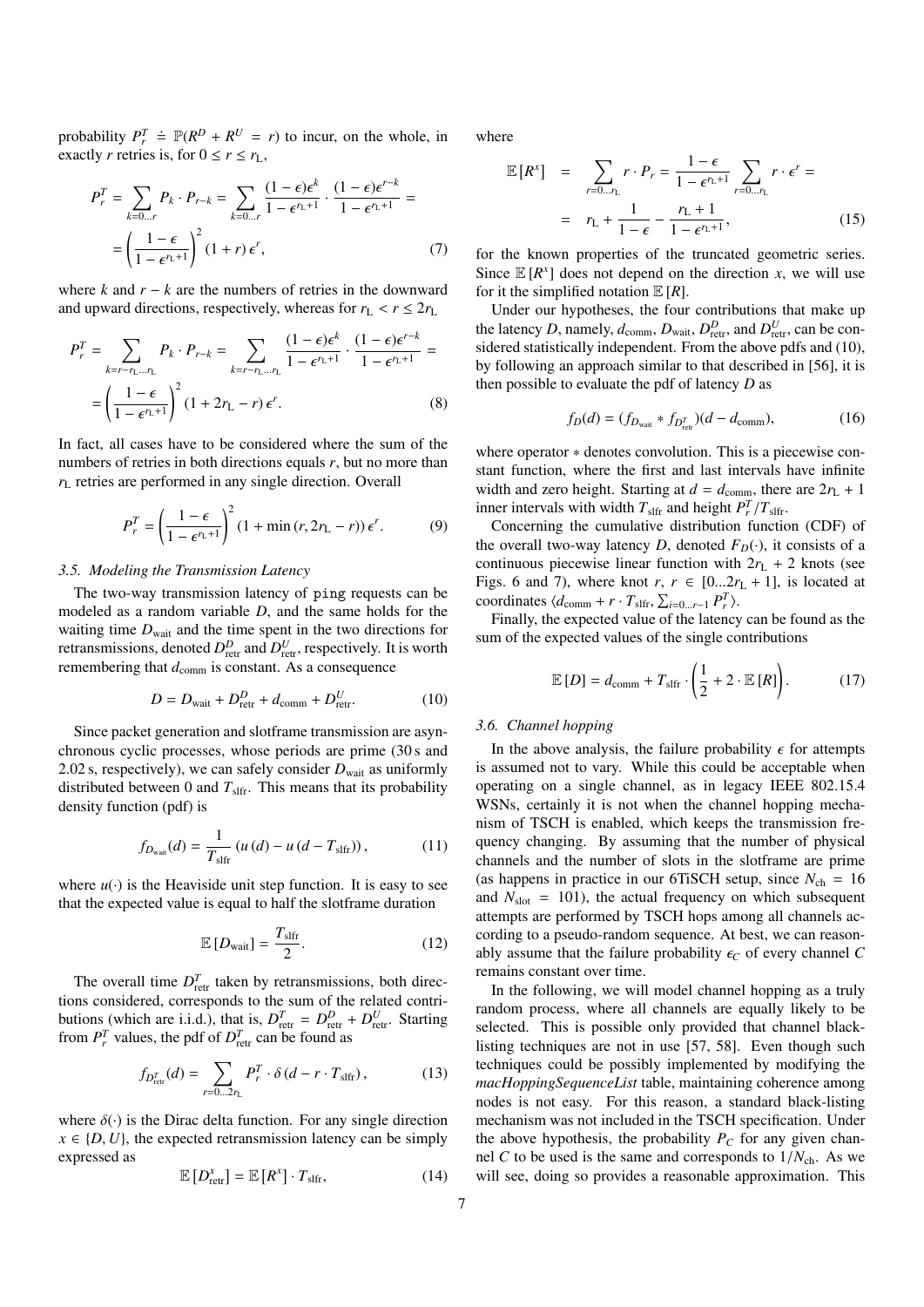means that each transmission attempt is modeled as a two-step random trial: first, a channel is randomly selected, which is characterized by a specific failure probability; then, the transmission attempt is performed in such conditions. Since the two steps are statistically independent, the attempt can be modeled, on the whole, as a Bernoulli trial where the *equivalent failure probability*  $\tilde{\epsilon}$  is equal to

$$
\tilde{\epsilon} = \sum_{C=1...N_{\text{ch}}} P_C \cdot \epsilon_C = \frac{1}{N_{\text{ch}}} \sum_{C=1...N_{\text{ch}}} \epsilon_C = \overline{\epsilon}.
$$
 (18)

The same analysis described above can then be applied.

## 4. Experimental Evaluation

A thorough experimental campaign was carried out to assess the quality of communication achieved by a WSN based on 6TiSCH in the presence of unpredictable external interference. In fact, collisions due to intra-network traffic are prevented thanks to time slotting. In particular, we evaluated the effectiveness of channel hopping to face Wi-Fi traffic.

## *4.1. Experimental Testbed*

A network setup was deployed based on real devices. Since in this paper the case of star network topologies with singlehop links was explicitly considered, two devices are enough to obtain the experimental data relevant to our analysis: the root mote (connected to a PC), which originates requests, and a target mote, which replies with responses.

We used OpenMote B [59] devices running the OpenWSN [60] operating system (version REL-1.24.0). OpenMote B devices are relatively new, and appeared on the market in 2018. They are based on the TI CC2538 System-On-Chip microcontroller, which integrates an IEEE 802.15.4 radio transceiver for transmission in the 2.4 GHz band and an ARM<sup>®</sup> Cortex<sup>TM</sup> M3 CPU with 512 KB of flash memory and 32 KB of dynamic RAM memory. In addition, a specific Atmel AT86RF215 chip, not used in our experimental campaigns, is available for sub-GHz transmission (868/915 MHz). Besides OpenWSN, these devices are also compatible with the Contiki operating system.

OpenWSN operating system implementation is aligned to the most recent definitions of the 6TiSCH protocol stack. Its code is freely available: this means that, on the one hand, it can be inspected to check how some features of 6TiSCH are actually implemented on real devices, while on the other hand some modifications can be easily brought to its operations. For instance, in this paper the channel hopping mechanism was disabled in some experiments. This was obtained by setting the variable ieee154e vars.singleChannel, defined in the file openstack/02a-MAClow/IEEE802154E.c of the Open-WSN source code, to select a specific, fixed transmission channel. The operating system, and possibly the applications that in OpenWSN are directly linked with the related executable, can be rebuilt by means of a cross-compilation process performed on the PC. In this work, cross-compiling was carried out using the ARM gcc toolchain. The produced code is then downloaded to the mote through its USB interface by means of the

OpenVisualizer management software, which is provided along with OpenWSN.

## *4.2. Interfering Tra*ffi*c*

The amount of Wi-Fi traffic in the 2.4 GHz band in our laboratory was not under our control, because of the presence of many APs, notebooks, and mobiles located in the nearby premises. What is worse, the traffic pattern was ever changing, which makes it difficult to reliably compare results obtained in different experiments. To evaluate TSCH performance in different operating conditions, some PCs equipped with Wi-Fi network adapters were used to inject specific amounts of additional interfering traffic on the same frequency range as the WSN. The traffic generated by every Wi-Fi adapter follows a random generation pattern, as detailed in [61], which is managed by a finite state machine consisting of two states: *idle* and *burst*. In the idle state, the interfering node remains inactive for a random time whose duration is modeled according to a truncated exponential distribution. The average and maximum duration of the gap are 280 ms and 20 s, respectively. After the gap, the state machine enters the burst state, in which a burst of packets of size 1500 B is generated with a period of  $400 \mu s$ . The number of packets generated within each burst is also selected randomly, and follows an exponential distribution with mean 225 packets and truncated so that the maximum number of packets in any burst is 1125. After generating the burst of packets, the state machine returns back to the idle state.

For simplicity, the same configuration was selected for all the interfering sources. Doing so allows any given condition about interference to be identified by specifying (as a subscript) the list of Wi-Fi channels on which the sources were actively transmitting. For instance,  $I_A$  denotes the case where only one interferer was active, tuned on channel *A*, while  $I_{A,B,B}$  means that two interferers were additionally switched on, both tuned on channel *B*. Notation  $I_{\emptyset}$  refers to the case with no interferers, when only the (unknown and variable) background Wi-Fi traffic affects the WSN. No more than two interferers were tuned on the same channel, to prevent as much as possible collisions between them. Concerning interference on a single channel *A*, what we can reasonably say is that the overall load is strictly increasing for cases  $\mathcal{I}_0$ ,  $\mathcal{I}_A$ , and  $\mathcal{I}_{A,A}$ .

## *4.3. Measurement Technique*

To analyze TSCH behavior when used to support higherlevel protocols based on the request-response paradigm, like CoAP, we relied on the conventional ping utility. As said before, we wish to investigate those cases where short reaction times are sought, e.g., less than a dozen seconds, as opposed to real-world applications based on WSNs, where the period with which motes are probed is in the order of several minutes or longer. A further reduction of timings does not reflect the typical operating conditions of WSNs, since low power consumption is always given precedence, also in those cases where good reactivity is demanded. To prevent the communication buffers of motes from filling up in the case of prolonged interference, the ping timeout was set to 30 s. This means that 120 samples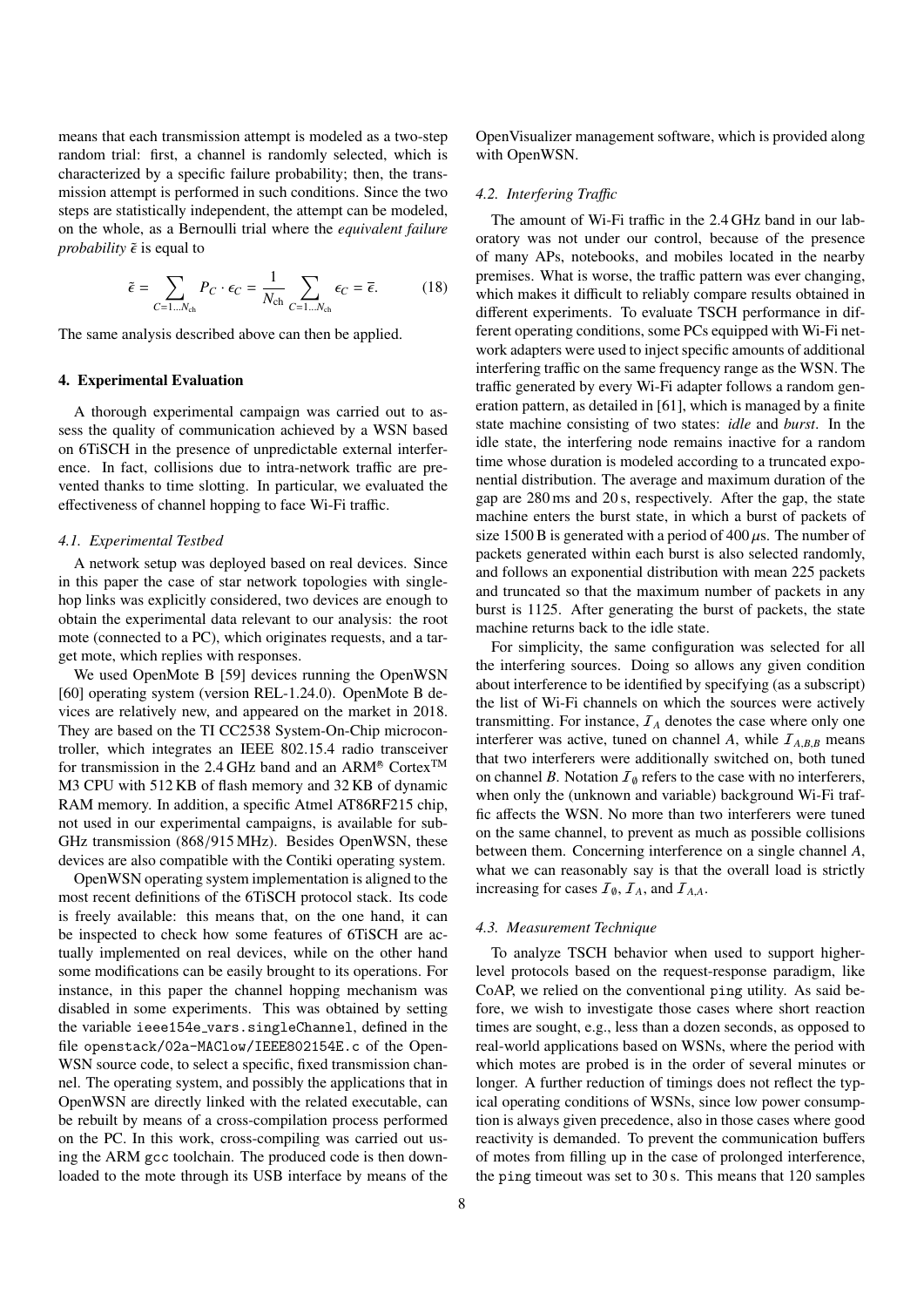per hour can be collected in our setup. Since we wished to have (at least) two thousands samples per dataset, each experiment lasted for one whole day.

In every experiment, statistics about the success/failure of every ping request were collected and logged in a file. For successful requests, the round-trip time was captured as well, which coincides with  $d_i$  values. From logs, the number  $N_L$  of failed requests was subsequently computed. This permits to evaluate the empirical two-way loss probability  $\hat{P}_{L}^{T}$ , defined as the measured fraction of requests for which no response is ever received during the experiment,  $\hat{P}_{\text{L}}^T = N_{\text{L}}/N_{\text{sam}}$ .

#### *4.4. Matching experimental parameters*

To check the theoretical model introduced in Section 3 against the behavior of the real testbed, parameters  $d_{\text{comm}}$  and  $\epsilon$  have to be inferred from the samples acquired in the experiments. In realistic operating conditions (i.e., when the amount of interference and disturbance is tolerable) and provided that the number *N*sam of samples is adequate (e.g., some thousands), a reliable estimate of  $d_{\text{comm}}$  can be satisfactorily evaluated as the minimum among all the measured latencies

$$
\hat{d}_{\text{comm}} = d_{\min} \doteq \min_{i=1...N_{\text{sam}}} (d_i). \tag{19}
$$

In fact, in the best case both the request and the response packets do not suffer from any transmissions errors and no initial waiting time (or a negligible amount of it) is experienced by the originator of the request. This corresponds to setting  $r_i^T = 0$ and  $d_{\text{wait},i} \approx 0$  in (5), which leads to (19).

Several fitting techniques can be employed to find  $\epsilon$ . In the following, two simple yet quite effective ones are described.

#### *4.4.1. Failure rate from latency distribution*

Let  $N_r$  be the number of ping requests that succeeded after exactly *r* retries (both directions considered). By remembering that the waiting time  $d_{\text{wait},i}$  is necessarily shorter than the slot-<br>frame duration  $M_i \in \{1, N_{i-1}, N_{i-1}\}$  are begasive determined by frame duration,  $\forall i \in [1...N_{\text{sam}}]$ ,  $N_r$  can be easily determined by counting the number of samples for which  $\hat{d}_{\text{comm}} + r \cdot T_{\text{sifr}} \leq d_i < \hat{d}_{\text{min}} + (r+1) \cdot T_{\text{s}}$ . In turn this permits evaluating the empir- $\hat{d}_{\text{comm}} + (r+1) \cdot T_{\text{slfr}}$ . In turn, this permits evaluating the empirical probability  $\hat{P}_r^T$ , which corresponds to the statistical relative frequency of experiencing exactly *r* retries on the two-way path between the root and the target mote, as  $\hat{P}_r^T = N_r/(N_{\text{sam}} - N_L)$ .

As will be seen, in all experiments the failure rate  $\epsilon$  was not excessively high, so that a good part of the ping requests did not suffer from any frame losses in either direction. This means that  $\hat{P}_0^T$  provides a reliable estimate of  $P_0^T$ . By recalling from (7) that

$$
P_0^T = \frac{(1 - \epsilon)^2}{1 - P_L^T},\tag{20}
$$

then a reliable estimate of the attempt failure probability is

$$
\hat{\epsilon}_P = 1 - \sqrt{\hat{P}_0^T (1 - \hat{P}_L^T)}.
$$
\n(21)

If the number of failed ping requests is so low that  $P_L^T$  cannot be reliably determined from  $\hat{P}_{\text{L}}^{T}$  (in the experiments we carried out, no requests actually failed), then an adequate estimate of  $\epsilon$ can be found by numerically inverting the equation

$$
\hat{\epsilon}_P = 1 - \sqrt{\hat{P}_0^T} \left( 1 - \hat{\epsilon}_P^{r_L + 1} \right) \tag{22}
$$

obtained from (20) and (4).

#### *4.4.2. Failure rate from average latency*

The failure rate  $\epsilon$  can be also derived from the sample mean of the latency, evaluated as

$$
\mu_d = \frac{1}{N_{\text{sam}}} \sum_{i=1...N_{\text{sam}}} d_i.
$$
 (23)

By assuming that  $\mu_d$  provides a good estimation of the expected value of the latency  $E[D]$ , a second reliable estimate of  $\epsilon$  can be found by inverting (17). In particular, given the linearity of the expected value, we can estimate the expected number  $E[R]$ of retries in any direction as

$$
\hat{\mu}_r = \frac{1}{2} \left( \frac{\mu_d - d_{\text{comm}}}{T_{\text{slfr}}} - \frac{1}{2} \right) \tag{24}
$$

and, by inverting (15),

$$
\hat{\epsilon}_D = 1 - \frac{1}{\hat{\mu}_r - r_L + \frac{r_L + 1}{1 - \hat{\epsilon}_D^{r_L + 1}}} = 1 - \frac{1}{\hat{\mu}_r + \frac{1 + r_L \hat{\epsilon}_D^{r_L + 1}}{1 - \hat{\epsilon}_D^{r_L + 1}}},\tag{25}
$$

which can be easily solved numerically.

## 5. Results

In this section, the results obtained in two experimental campaigns, with and without channel hopping, are described and checked against our theoretical model. For each campaign, several experiments were performed by varying interference conditions. Every single experiment lasted exactly 24 hours, in order to acquire enough samples. Since ping is invoked every 30 s,  $N_{\text{sam}} = 2880$  samples are available per experiment.

In Table 2, statistics collected from the experiments are reported. In the letfmost part of the table, the number  $N_L$  of failed ping requests and the number  $N_0$  of requests that did not experience any retries are shown, also in relative terms ( $\hat{P}_{\text{L}}^{T}$  and  $\hat{P}_{0}^{T}$ ). They are followed by the minimum  $(d_{min})$ , mean  $(\mu_d)$ , and maximum (*d*max) values of the measured two-way latency. Then, the estimated values  $\hat{\epsilon}_P$  and  $\hat{\epsilon}_D$  of the failure rate, obtained from  $\hat{P}^7$ <sup>0</sup> and  $\mu$ , respectively are reported. In addition, the estimate  $\hat{\mu}$ and  $\mu_d$ , respectively, are reported. In addition, the estimate  $\hat{\mu}_r$ of the average number of retransmissions, also derived from  $\mu_d$ , is included. Finally, on the rightmost side of the table, the estimates for  $P_L^T$  (i.e.,  $P_{L,P}^T$  and  $P_{L,D}^T$ ), obtained from the model as mates for  $P_L$  (i.e.,  $P_{L,p}$  and  $P_{L,D}$ ), columned from the model as described in Section 3 using the above failure rates, are shown.

The upper part of the table refers to experiments where channel hopping was disabled, whereas the lower part refers to those were it was left enabled. As can be seen, the values of  $d_{\text{min}}$ differ in the two cases (approximately 460 ms and 1940 ms). This depends on the fact that the network had to be restarted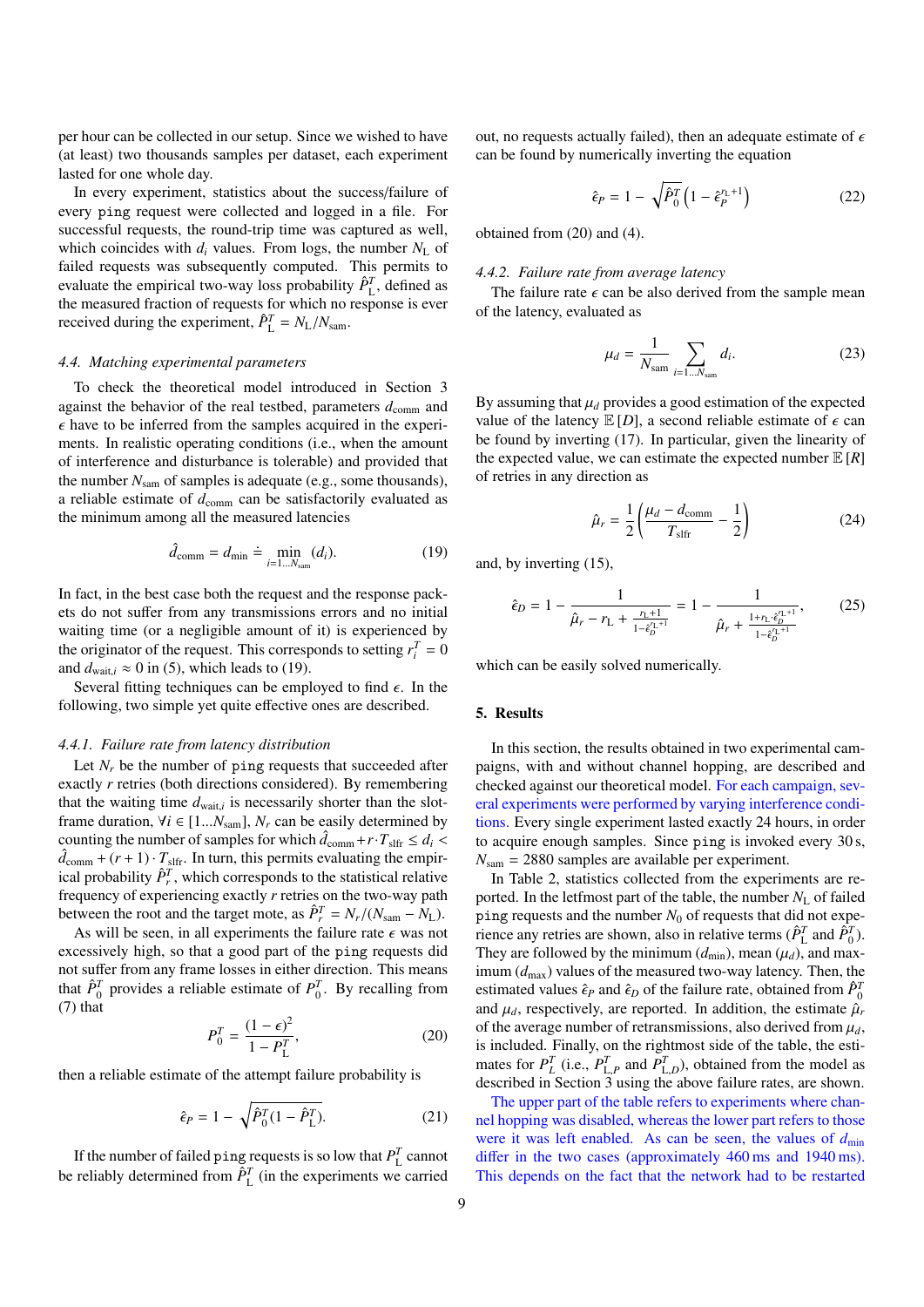| <b>Channel hopping disabled</b> (also see plots in Fig. 6) |              |       |                     |                            |                         |         |            |                    |                        |                    |                             |                        |
|------------------------------------------------------------|--------------|-------|---------------------|----------------------------|-------------------------|---------|------------|--------------------|------------------------|--------------------|-----------------------------|------------------------|
|                                                            |              |       |                     | Measured counters / ratios | Measured latencies (ms) |         |            |                    | Estimated failure rate |                    | Computed two-way loss ratio |                        |
| Exp.                                                       | $N_{\rm L}$  | $N_0$ | $\hat{P}_{\rm L}^T$ | $\hat{P}_0^T$              | $d_{\min}$              | $\mu_d$ | $d_{\max}$ | $\hat{\epsilon}_P$ | $\hat{\mu}_r$          | $\hat{\epsilon}_D$ | $P_{\mathrm{L},P}^{T}$      | $P_{\mathrm{L},D}^{T}$ |
| $\overline{I}_{\emptyset}^{(1)}$                           | $\theta$     | 2286  | 0.0                 | 0.794                      | 466                     | 1966.00 | 10723      | 0.109              | 0.121                  | 0.108              | $8.03 \times 10^{-16}$      | $7.02 \times 10^{-16}$ |
| $\mathcal{I}_\emptyset^{(2)}$                              | $\mathbf{0}$ | 2189  | 0.0                 | 0.760                      | 464                     | 2059.09 | 11587      | 0.128              | 0.145                  | 0.127              | $1.06 \times 10^{-14}$      | $8.60 \times 10^{-15}$ |
| $\overline{I}_6^{(1)}$                                     | $\theta$     | 1901  | 0.0                 | 0.660                      | 460                     | 2373.00 | 11872      | 0.188              | 0.224                  | 0.183              | $4.69 \times 10^{-12}$      | $3.08 \times 10^{-12}$ |
| ${\cal I}_6^{(2)}$                                         | $\theta$     | 1682  | 0.0                 | 0.584                      | 464                     | 2723.74 | 14756      | 0.236              | 0.309                  | 0.236              | $1.82 \times 10^{-10}$      | $1.88 \times 10^{-10}$ |
|                                                            | $\theta$     | 1092  | 0.0                 | 0.379                      | 461                     | 3909.81 | 19755      | 0.384              | 0.604                  | 0.376              | $4.51 \times 10^{-07}$      | $3.25 \times 10^{-07}$ |
| $\overline{I^{(1)}_{6,6}}$<br>$\overline{I^{(2)}_{6,6}}$   | $\theta$     | 1318  | 0.0                 | 0.458                      | 466                     | 3399.57 | 18553      | 0.324              | 0.476                  | 0.323              | $2.88 \times 10^{-08}$      | $2.75 \times 10^{-08}$ |
| $\mathcal{I}_{\emptyset}^{(+)}$<br>$\bullet$               | $\theta$     | 4475  | 0.0                 | 0.777                      | 464                     | 2012.55 | 11587      | 0.119              | 0.133                  | 0.118              | $3.05 \times 10^{-15}$      | $2.69 \times 10^{-15}$ |
| ${\cal I}_6^{(+)}$<br>$\bullet$                            | $\theta$     | 3583  | 0.0                 | 0.622                      | 460                     | 2548.37 | 14756      | 0.211              | 0.267                  | 0.211              | $3.16 \times 10^{-11}$      | $3.01 \times 10^{-11}$ |
| ${\mathcal{I}}_{6,6}^{\left( +\right) }$<br>$\bullet$      | $\mathbf{0}$ | 2410  | 0.0                 | 0.418                      | 461                     | 3654.69 | 19755      | 0.353              | 0.541                  | 0.351              | $1.17 \times 10^{-07}$      | $1.06 \times 10^{-07}$ |

Table 2: Experimental results and estimated model parameters – Channel hopping disabled and enabled

Channel hopping enabled (also see plots in Fig. 7)

| Exp.                             |           | $N_{\rm L}$      | $N_0$ | $\hat{P}_{\rm L}^T$ | $\hat{P}_0^T$ | $d_{\min}$ | $\mu_d$ | $d_{\max}$ | $\hat{\epsilon}_P$ | $\hat{\mu}_r$ | $\hat{\epsilon}_D$ | $P_{\mathrm{L},P}^{T}$ | $P_{\mathrm{L},D}^{T}$ |
|----------------------------------|-----------|------------------|-------|---------------------|---------------|------------|---------|------------|--------------------|---------------|--------------------|------------------------|------------------------|
| $\overline{I_{\emptyset}^{(1)}}$ |           | $\mathbf{0}$     | 2465  | 0.0                 | 0.856         | 1937       | 3278.97 | 9197       | 0.075              | 0.082         | 0.076              | $1.94 \times 10^{-18}$ | $2.44 \times 10^{-18}$ |
| ${\cal I}_1^{(1)}$               |           | $\mathbf{0}$     | 2133  | 0.0                 | 0.741         | 1945       | 3613.18 | 14003      | 0.139              | 0.163         | 0.140              | $4.07 \times 10^{-14}$ | $4.40 \times 10^{-14}$ |
| $I_1^{(2)}$                      | $\bullet$ | $\mathbf{0}$     | 2320  | 0.0                 | 0.806         | 1943       | 3409.05 | 11278      | 0.102              | 0.113         | 0.101              | $2.96 \times 10^{-16}$ | $2.51 \times 10^{-16}$ |
| ${\cal I}_5^{(1)}$               |           | $\mathbf{0}$     | 2481  | 0.0                 | 0.861         | 1941       | 3263.55 | 10667      | 0.072              | 0.077         | 0.072              | $1.01 \times 10^{-18}$ | $1.00 \times 10^{-18}$ |
| ${\cal I}_{1,1}^{(1)}$           |           | $\overline{0}$   | 2109  | 0.0                 | 0.732         | 1940       | 3621.55 | 12681      | 0.144              | 0.166         | 0.143              | $7.04 \times 10^{-14}$ | $5.80 \times 10^{-14}$ |
| ${\cal I}_{1,5}^{(1)}$           |           | $\theta$         | 1926  | 0.0                 | 0.669         | 1940       | 3859.07 | 12332      | 0.182              | 0.225         | 0.184              | $2.96 \times 10^{-12}$ | $3.36 \times 10^{-12}$ |
| ${\cal I}_{1,5}^{(2)}$           | $\bullet$ | $\mathbf{0}$     | 2149  | 0.0                 | 0.746         | 1938       | 3575.46 | 11289      | 0.136              | 0.155         | 0.134              | $2.80 \times 10^{-14}$ | $2.28 \times 10^{-14}$ |
| ${\mathcal I}^{(1)}_{1,5,9}$     |           | $\theta$         | 1524  | 0.0                 | 0.529         | 1940       | 4438.65 | 16942      | 0.273              | 0.368         | 0.269              | $1.86 \times 10^{-09}$ | $1.53 \times 10^{-09}$ |
| $\mathcal{I}_{1,5,9}^{(2)}$      |           | $\theta$         | 1848  | 0.0                 | 0.642         | 1944       | 3944.73 | 12761      | 0.199              | 0.245         | 0.197              | $1.21 \times 10^{-11}$ | $1.02 \times 10^{-11}$ |
| $\mathcal{I}_{1,5,13}^{(1)}$     |           | $\mathbf{0}$     | 1952  | 0.0                 | 0.678         | 1941       | 3810.58 | 15999      | 0.177              | 0.213         | 0.175              | $1.81 \times 10^{-12}$ | $1.61 \times 10^{-12}$ |
| $\mathcal{I}_{1,5,9,13}^{(1)}$   | $\bullet$ | $\theta$         | 1659  | 0.0                 | 0.576         | 1942       | 4277.65 | 17288      | 0.241              | 0.328         | 0.247              | $2.59 \times 10^{-10}$ | $3.85 \times 10^{-10}$ |
| $\mathcal{I}_{1,5,9,13}^{(2)}$   |           | $\mathbf{0}$     | 1768  | 0.0                 | 0.614         | 1943       | 4076.80 | 13649      | 0.216              | 0.278         | 0.218              | $4.66 \times 10^{-11}$ | $5.06 \times 10^{-11}$ |
| ${\cal I}_{1,1,5,5}^{(1)}$       |           | $\boldsymbol{0}$ | 1638  | 0.0                 | 0.569         | 1945       | 4316.97 | 16035      | 0.246              | 0.337         | 0.252              | $3.56 \times 10^{-10}$ | $5.33 \times 10^{-10}$ |
|                                  |           |                  |       |                     |               |            |         |            |                    |               |                    |                        |                        |

between the two sets of experiments (enabling/disabling channel hopping requires the code of motes to be modified and rebuilt). The 6TiSCH Experimental Scheduling Function (SFX) foresees that 6P cell negotiation is performed starting from a randomly selected set of cells. This means that a different matrix is obtained on every network startup, which implies a different relative position of the downstream and upstream slots in the slotframe. Additional experiments, not reported here, confirm this behavior.

## *5.1. Channel Hopping Disabled*

The first experimental campaign was devoted to analyze the behavior of the TSCH protocol when channel hopping is not in use. When doing so, intra-network interference among motes belonging to the WSN is still prevented, thanks to the time slotting mechanism. However, the ability to face narrowband disturbance and interference from nearby Wi-Fi network infrastructures is lost, which means that communication quality may be affected negatively.

The transmission frequency of motes was tuned on WSN channel 17, while interferers were tuned on Wi-Fi channel 6 that, according to Fig. 4, overlaps with the WSN. Three experimental conditions were considered, denoted  $\mathcal{I}_{\emptyset}$ ,  $\mathcal{I}_{6}$ , and  $I_{6,6}$ , where zero, one, or two interferers were selected, respectively. For every interference condition, two experiments were performed, to provide some hints on the intrinsic variability of the spectrum conditions due to fluctuations of the background traffic. A numeric superscript (in parentheses) is used to distinguish among experiments that refer to the same nominal injected interference, e.g.,  $I_6^{(1)}$  $I_6^{(1)}$  and  $I_6^{(2)}$  $6^{(2)}$ . Experiments identified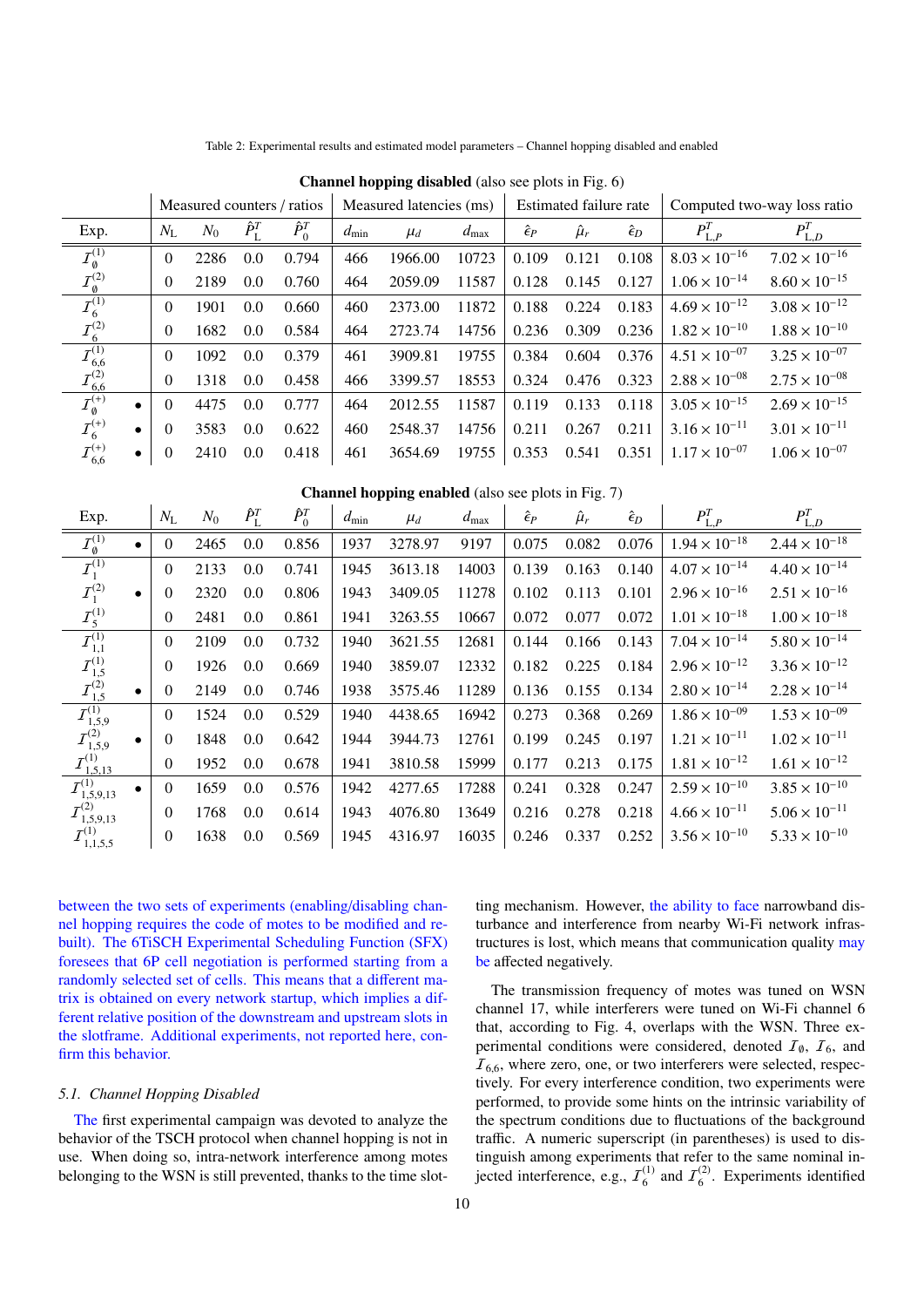

Figure 6: Measured and theoretical CDFs of *d* (channel hopping disabled).

with the superscript (+), i.e.,  $\mathcal{I}_{\emptyset}^{(+)}$ ,  $\mathcal{I}_{\emptyset}^{(+)}$  $I_{6,6}^{(+)}$ , and  $I_{6,6}^{(+)}$ , correspond which the superscript (1), i.e.,  $\mathbf{z}_{\theta}$ ,  $\mathbf{z}_{6}$ , and  $\mathbf{z}_{6,6}$ , corresponds to aggregate datasets, obtained by merging all the samples acquired in the experiments performed with the same interference conditions. Only for them the number of samples is higher,  $N_{\text{sam}} = 5760.$ 

Concerning the estimates  $\hat{\epsilon}_P$  and  $\hat{\epsilon}_D$  for the failure rate provided by the two proposed methods, they are actually very similar. Likely, relying on the measured mean latency provides a more reliable estimate, because the contribution of all samples is considered. Conversely, the other method models in a more faithful manner those samples that experienced less retries (and hence, lower delays). As expected, increasing the amount of injected traffic generally leads to a higher failure probability. However, a noticeable variability can be observed for the failure probability in the same conditions of injected interference. For instance, in the  $I_{6,6}$  case, two quite different values were obtained when estimating  $\epsilon$ , that is, 32.4% and 38.4% (derived from  $\hat{P}_0^T$ ).

In Fig. 6, the measured cumulative frequency distributions of latencies are shown using thin black lines. The datasets employed to obtain the plots have been highlighted in Table 2 with the symbol • (solid circle). In particular, we relied on the merged datasets  $\mathcal{I}_{\emptyset}^{(+)}$ ,  $\mathcal{I}_{6}^{(+)}$  $I_{6,6}^{(+)}$ , and  $I_{6,6}^{(+)}$  $^{(+)}_{6,6}$  to try reducing variability<br>depicted using thick colored of the background traffic. Also depicted, using thick colored lines, are the CDFs derived from our theoretical model. As can be seen, there is a good match between measured and calculated values, which implies that the hypotheses we made on the channel error model are not particularly restrictive. It is worth noting that experimental and theoretical data also match in the tail portion of the curves, located on the rightmost side. This means that the approximation provided by the model is acceptable for a wide range of latency values.

#### *5.2. Channel Hopping Enabled*

The second experimental campaign was carried out by leaving channel hopping on, to analyze TSCH performance in standard operating conditions. Up to four Wi-Fi interferers were activated, no more than two on the same channel. The same notation as before, based on Wi-Fi channels on which interference



Figure 7: Measured and theoretical CDFs of *d* (channel hopping enabled).

is injected, has been retained to identify experiments. Results, reported in the lower part of Table 2, do not differ drastically with respect to the previous case. Again, the two estimates  $\hat{\epsilon}_P$ and  $\hat{\epsilon}_D$  of the failure probability, obtained from  $\hat{P}_0^T$  and  $\mu_d$ , re-<br>spectively are very similar. This confirms that modeling at spectively, are very similar. This confirms that modeling attempts on air in TSCH as Bernoulli trials is a sensible choice.

Concerning improvements brought by channel hopping, it can be seen that, in this case, the failure rate experienced by attempts is generally lower than when transmissions are performed on a single, fixed channel that overlaps with the interfering traffic. Again, variability of the background traffic undermines repeatability of experiments, and makes a direct comparison of the results obtained at different times only partially meaningful. This appears very clearly by comparing side-byside experiments carried out with the same amount and pattern of injected interfering traffic. For example,  $I_1^{(1)}$ <sup>(1)</sup> and  $\bar{I}_{1,5}^{(2)}$ <br>(derived from Let us to find the interesting training training training training training training training training training  $\hat{p}^T$ ) respectively. What can be inferred from results is that in- $\hat{P}_0^T$ ), respectively. What can be inferred from results is that increasing the amount of injected interference generally leads to a worsening of  $\epsilon$ , which grows from about 7.5% with no interferers up to 21.6%–24.6% in the case when four interferers are active (derived from  $\hat{P}_{0}^{T}$ ). Interestingly, the equivalent failure rate achieved by channel hopping with four interfering nodes tuned on separate channels (hence, overlapping with the whole set of channels used by motes) is, on average, lower than the failure rate experienced when hopping is disabled and two identical interferers are tuned on the same frequency as motes.

Measured and theoretical CDFs obtained for five different interfering conditions (those marked with a solid circle in the lower portion of the table) when channel hopping is enabled are shown in Fig. 7. Again, curves highlight a good match between the analytical model and experimental results.

To double check results, a number of additional experiments were carried out by setting the retry limit to much lower values, i.e.,  $R = 1$ , 3 (typical of TSCH), and 5. The estimates of  $\hat{\epsilon}_P$ we found were in the range 9–14%. In spite of the spectrum variability, such values are comparable to results in the table. Moreover, when only a single retry is allowed (which means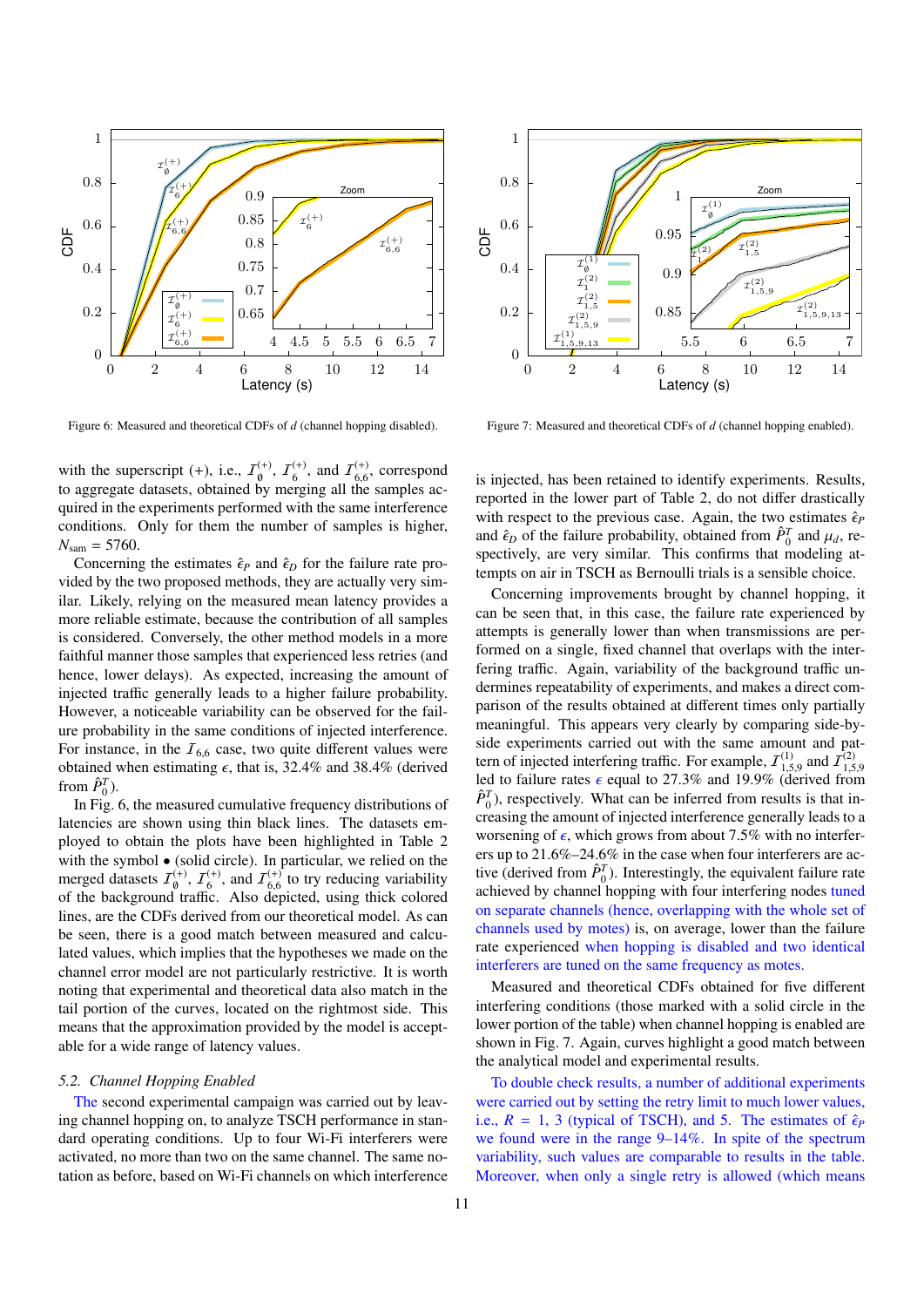that packet transmission is not unlikely to fail), the estimated and measured ping failure rates closely match ( $P_L^T = 1.9\%$  and  $\hat{P}_L^T = 1.7\%$  respectively)  $\hat{P}_{\text{L}}^T = 1.7\%$ , respectively).

#### *5.3. Comments on Channel Hopping E*ff*ectiveness*

By comparing results with and without channel hopping, reported in the lower and upper parts of Table 2, respectively, it can be seen that the quality of communication perceived by motes during the experiments is related to the mean amount of Wi-Fi traffic purposely injected on air that may affect WSN transmissions. For instance, the fraction of failed attempts with 4 Wi-Fi interferers tuned on distinct channels in the case the transmission frequency of motes is changed on every attempt somehow resembles the case when the frequency of motes is left fixed and only one Wi-Fi interferer is activated that transmits on an overlapping frequency range. In fact, under the assumption that the background Wi-Fi traffic on the different channels is almost the same and does not vary consistently among experiments (which is indeed a rough approximation), the overall interference seen by the transmission attempts performed by motes is about the same, irrespective of the channel their radio transceivers are tuned on at the time of transmission, which explains the above behavior.

This corroborates in some way the assumption that channel hopping makes communicating motes see an equivalent spectrum that averages the behavior of all the involved physical channels, as postulated by equation (18), hence reducing the variability of the communication quality. In other words, our experimental campaigns also confirmed, to some extent, the ability of TSCH to flatten narrowband interference.

### 6. Conclusions

A major cause of packet losses and delays in WSNs, when they are deployed in residential and industrial areas, as well as in campuses, hospitals, malls, etc., is the interference generated by co-located Wi-Fi network infrastructures, which nowadays can be found everywhere and whose diffusion is steadily increasing over time. In fact, the related traffic may impair communication in the WSN severely, either by causing repeated collisions or by delaying transmissions because of the carrier sensing mechanism. TSCH, and in particular the channel hopping mechanism, were purposely introduced with the aim of counteracting the effects of such unpredictable phenomena.

In this paper, the behaviour of a 6TiSCH network based on a star topology has been evaluated when the amount of interfering Wi-Fi traffic is varied. In particular, we considered the quality of communication (latencies and losses) provided to applications when motes are accessed according to a CoAP-like request-response paradigm. A very simple theoretical model has been developed to describe this kind of interactions, where attempts are assumed to be independent and subject to a timeinvariant failure probability. Then, the model has been fitted to experimental data captured from a real WSN.

Results show that, thanks to the combined effects of time and frequency diversity, the above assumptions mostly hold in a real-world setup. This permits to determine the complete probability distribution of round-trip delays starting from a swift characterization of the wireless spectrum based on simple statistics obtained from the ping command. In addition, they confirmed the ability of TSCH to smoothen narrowband disturbance and interference, by offering motes an equivalent quality of communication that roughly averages what is seen on the different physical channels. This means reducing the chance that the quality of communication between motes drops below an acceptable threshold for prolonged periods of time due to bulk traffic occasionally sent on co-located Wi-Fi networks.

The proposed model is not meant to compare the behavior of TSCH against legacy WSN solutions. In fact, in many of the latter, subsequent attempts cannot be considered statistically independent (which is one of the reasons that led to the definition of solutions relying on time slotting and channel hopping). As part of our future work we plan to extend the above analysis from star to mesh networks. However, we expect transmission latencies over multiple hops to grow and become less predictable, making the TSCH approach less appealing for applications subject to specific timing constraints (e.g., to close control loops with slow dynamics).

#### References

- [1] I. Akyildiz, W. Su, Y. Sankarasubramaniam, E. Cayirci, Wireless sensor networks: a survey, Computer Networks 38 (4) (2002) 393–422. doi:https://doi.org/10.1016/S1389-1286(01)00302-4.
- [2] X. Yu, P. Wu, W. Han, Z. Zhang, A survey on wireless sensor network infrastructure for agriculture, Computer Standards Interfaces 35 (1) (2013) 59–64. doi:https://doi.org/10.1016/j.csi.2012.05.001.
- [3] M. Srbinovska, C. Gavrovski, V. Dimcev, A. Krkoleva, V. Borozan, Environmental parameters monitoring in precision agriculture using wireless sensor networks, Journal of Cleaner Production 88 (2015) 297–307. doi:https://doi.org/10.1016/j.jclepro.2014.04.036.
- [4] Y. Liao, M. Mollineaux, R. Hsu, R. Bartlett, A. Singla, A. Raja, R. Bajwa, R. Rajagopal, SnowFort: An Open Source Wireless Sensor Network for Data Analytics in Infrastructure and Environmental Monitoring, IEEE Sensors Journal 14 (12) (2014) 4253–4263. doi:10.1109/JSEN.2014.2358253.
- [5] B. Rashid, M. H. Rehmani, Applications of wireless sensor networks for urban areas: A survey, Journal of Network and Computer Applications 60 (2016) 192–219. doi:https://doi.org/10.1016/j.jnca.2015.09.008.
- [6] M. Erdelj, M. Krl, E. Natalizio, Wireless Sensor Networks and Multi-UAV systems for natural disaster management, Computer Networks 124 (2017) 72–86. doi:https://doi.org/10.1016/j.comnet.2017.05.021.
- [7] T. Miyazaki, K. Anazawa, Y. Maruyama, S. Kobayashi, T. Segawa, P. Li, Resilient Information Management for Information Sharing in Disaster-Affected Areas Lacking Internet Access, in: M. R. Palattella, S. Scanzio, S. Coleri Ergen (Eds.), Ad-Hoc, Mobile, and Wireless Networks, Springer International Publishing, Cham, 2019, pp. 3–17.
- [8] F. Civerchia, S. Bocchino, C. Salvadori, E. Rossi, L. Maggiani, M. Petracca, Industrial Internet of Things monitoring solution for advanced predictive maintenance applications, Journal of Industrial Information Integration 7 (2017) 4–12. doi:https://doi.org/10.1016/j.jii.2017.02.003.
- [9] Z. Zhang, A. Mehmood, L. Shu, Z. Huo, Y. Zhang, M. Mukherjee, A survey on fault diagnosis in wireless sensor networks, IEEE Access 6 (2018) 11349–11364. doi:10.1109/ACCESS.2018.2794519.
- [10] IEEE, IEEE Standard for Low-Rate Wireless Networks, IEEE Std 802.15.4-2015 (Rev. of IEEE Std 802.15.4-2011) (2016) 1– 709doi:10.1109/IEEESTD.2016.7460875.
- [11] Z. Shelby, K. Hartke, C. Bormann, The Constrained Application Protocol (CoAP), IETF RFC 7252 (2014) 1–111.
- [12] R. Heynicke, D. Krush, C. Cammin, G. Scholl, B. Kaercher, J. Ritter, P. Gaggero, M. Rentschler, IO-Link Wireless enhanced factory automa-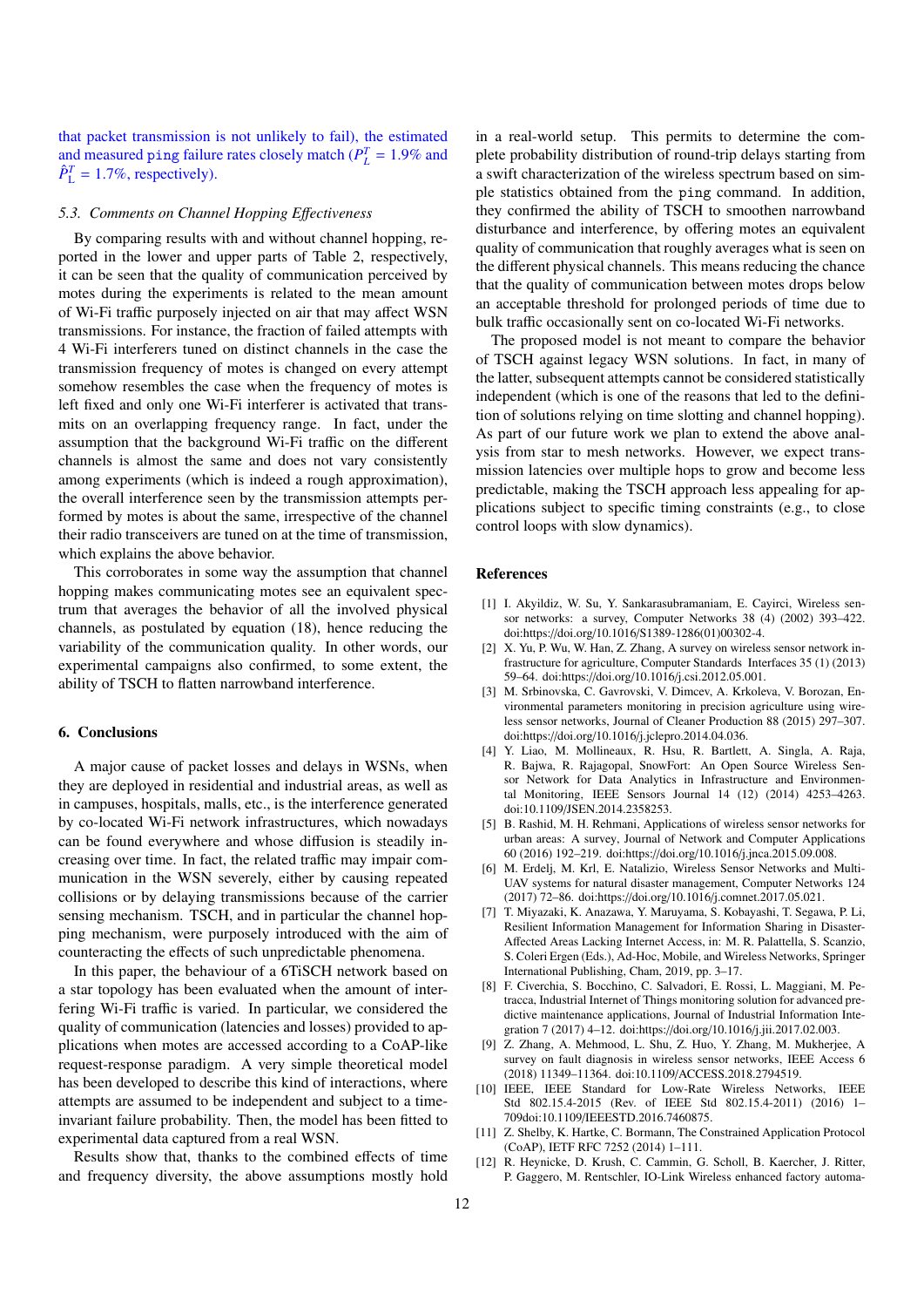tion communication for Industry 4.0 applications, Journal of Sensors and Sensor Systems 7 (1) (2018) 131–142. doi:10.5194/jsss-7-131-2018.

- [13] M. Rizzi, P. Ferrari, A. Flammini, E. Sisinni, Evaluation of the IoT LoRaWAN Solution for Distributed Measurement Applications, IEEE Transactions on Instrumentation and Measurement 66 (12) (2017) 3340– 3349. doi:10.1109/TIM.2017.2746378.
- [14] IEEE Standard for Local and metropolitan area networks–Part 15.4: Low-Rate Wireless Personal Area Networks (LR-WPANs) Amendment 1: MAC sublayer, IEEE Std 802.15.4e-2012 (Amendment to IEEE Std 802.15.4-2011) (2012) 1–225doi:10.1109/IEEESTD.2012.6185525.
- [15] D. D. Guglielmo, S. Brienza, G. Anastasi, IEEE 802.15.4e: A survey, Computer Communications 88 (2016) 1–24. doi:https://doi.org/10.1016/j.comcom.2016.05.004.
- [16] IEC, Industrial networks Wireless communication network and communication profiles - WirelessHART<sup>TM</sup>, International Standard IEC 62591:2016, International Electrotechnical Commission (2016). URL https://webstore.iec.ch/publication/24433
- [17] P. Thubert, An Architecture for IPv6 over the TSCH mode of IEEE 802.15.4, draft-ietf-6tisch-architecture-28 (2019) 1–68.
- [18] Q. Wang, K. Jaffrs-Runser, Y. Xu, J. Scharbarg, Z. An, C. Fraboul, TDMA Versus CSMA/CA for Wireless Multihop Communications: A Stochastic Worst-Case Delay Analysis, IEEE Transactions on Industrial Informatics 13 (2) (2017) 877–887. doi:10.1109/TII.2016.2620121.
- [19] M. Mongelli, S. Scanzio, A neural approach to synchronization in wireless networks with heterogeneous sources of noise, Ad Hoc Networks 49 (2016) 1–16. doi:https://doi.org/10.1016/j.adhoc.2016.06.002.
- [20] G. Anastasi, M. Conti, M. D. Francesco, A. Passarella, Energy conservation in wireless sensor networks: A survey, Ad Hoc Networks 7 (3) (2009) 537–568. doi:https://doi.org/10.1016/j.adhoc.2008.06.003.
- [21] M. R. Palattella, P. Thubert, X. Vilajosana, T. Watteyne, Q. Wang, T. Engel, 6TiSCH Wireless Industrial Networks: Determinism Meets IPv6, Springer International Publishing, Cham, 2014, pp. 111–141. doi:10.1007/978-3-319-04223-7 5.
- [22] A. D. Wood, J. A. Stankovic, G. Zhou, DEEJAM: Defeating Energy-Efficient Jamming in IEEE 802.15.4-based Wireless Networks, in: 4th Annual IEEE Communications Society Conference on Sensor, Mesh and Ad Hoc Communications and Networks (SECON 2007), 2007, pp. 60– 69. doi:10.1109/SAHCN.2007.4292818.
- [23] G. Cena, S. Scanzio, A. Valenzano, Improving Effectiveness of Seamless Redundancy in Real Industrial Wi-Fi Networks, IEEE Transactions on Industrial Informatics 14 (5) (2018) 2095–2107. doi:10.1109/TII.2017.2759788.
- [24] T. Watteyne, A. Mehta, K. Pister, Reliability Through Frequency Diversity: Why Channel Hopping Makes Sense, in: Proceedings of the 6th ACM Symposium on Performance Evaluation of Wireless Ad Hoc, Sensor, and Ubiquitous Networks, PE-WASUN '09, ACM, New York, NY, USA, 2009, pp. 116–123. doi:10.1145/1641876.1641898.
- [25] G. Cena, S. Scanzio, L. Seno, A. Valenzano, Comparison of Mixed Diversity Schemes to Enhance Reliability of Wireless Networks, in: M. R. Palattella, S. Scanzio, S. Coleri Ergen (Eds.), Ad-Hoc, Mobile, and Wireless Networks, Springer International Publishing, Cham, 2019, pp. 118– 135.
- [26] P. H. Gomes, T. Watteyne, B. Krishnamachari, MABO-TSCH: Multihop and blacklist-based optimized time synchronized channel hopping, Transactions on Emerging Telecommunications Technologies 29 (7) (2018) e3223, e3223 ett.3223. arXiv:https://onlinelibrary.wiley.com/doi/pdf/10.1002/ett.3223, doi:10.1002/ett.3223.
- [27] IEEE Standard for Information technologyTelecommunications and information exchange between systems Local and metropolitan area networksSpecific requirements - Part 11: Wireless LAN Medium Access Control (MAC) and Physical Layer (PHY) Specifications, IEEE Std 802.11-2016 (Revision of IEEE Std 802.11-2012) (2016) 1– 3534doi:10.1109/IEEESTD.2016.7786995.
- [28] R. Koutsiamanis, G. Z. Papadopoulos, X. Fafoutis, J. M. D. Fiore, P. Thubert, N. Montavont, From Best Effort to Deterministic Packet Delivery for Wireless Industrial IoT Networks, IEEE Transactions on Industrial Informatics 14 (10) (2018) 4468–4480. doi:10.1109/TII.2018.2856884.
- [29] G. Cena, S. Scanzio, A. Valenzano, C. Zunino, Experimental Analysis and Comparison of Industrial IoT Devices based on TSCH, in: 24th IEEE International Conference on Emerging Technolo-

gies and Factory Automation (ETFA 2019), 2019, pp. 184–191. doi:10.1109/ETFA.2019.8869410.

- [30] ISO/IEC, Information technology Home electronic system (HES) architecture - Part 3-11: Frequency modulated wireless short-packet (FMWSP) protocol optimised for energy harvesting - Architecture and lower layer protocols, International Standard ISO/IEC 14543-3-11:2016, International Organization for Standardization/International Electrotechnical Commission (2016).
- [31] G. Lu and B. Krishnamachari and C. S. Raghavendra, An adaptive energyefficient and low-latency MAC for data gathering in wireless sensor networks, in: International Parallel and Distributed Processing Symposium (IPDPS 2004), 2004, pp. 224–. doi:10.1109/IPDPS.2004.1303264.
- [32] R. Piyare and A. L. Murphy and C. Kiraly and P. Tosato and D. Brunelli, Ultra Low Power Wake-Up Radios: A Hardware and Networking Survey, IEEE Communications Surveys Tutorials 19 (4) (2017) 2117–2157. doi:10.1109/COMST.2017.2728092.
- [33] M. R. Palattella, N. Accettura, L. A. Grieco, G. Boggia, M. Dohler, T. Engel, On Optimal Scheduling in Duty-Cycled Industrial IoT Applications Using IEEE802.15.4e TSCH, IEEE Sensors Journal 13 (10) (2013) 3655– 3666. doi:10.1109/JSEN.2013.2266417.
- [34] M. R. Palattella, T. Watteyne, Q. Wang, K. Muraoka, N. Accettura, D. Dujovne, L. A. Grieco, T. Engel, On-the-Fly Bandwidth Reservation for 6TiSCH Wireless Industrial Networks, IEEE Sensors Journal 16 (2) (2016) 550–560. doi:10.1109/JSEN.2015.2480886.
- [35] L. Lo Bello, A. Lombardo, S. Milardo, G. Patti, M. Reno, Software-Defined Networking for Dynamic Control of Mobile Industrial Wireless Sensor Networks, in: 23rd International Conference on Emerging Technologies and Factory Automation (ETFA 2018), Vol. 1, 2018, pp. 290– 296. doi:10.1109/ETFA.2018.8502457.
- [36] H. Nishimoto, Y. Kawahara, T. Asami, Prototype implementation of ambient RF energy harvesting wireless sensor networks, in: IEEE SEN-SORS, 2010, pp. 1282–1287. doi:10.1109/ICSENS.2010.5690588.
- [37] F. K. Shaikh, S. Zeadally, Energy harvesting in wireless sensor networks: A comprehensive review, Renewable and Sustainable Energy Reviews 55 (2016) 1041–1054. doi:https://doi.org/10.1016/j.rser.2015.11.010.
- [38] S. Y. Shin, H. S. Park, W. H. Kwon, Mutual interference analysis of IEEE 802.15.4 and IEEE 802.11b, Computer Networks 51 (12) (2007) 3338– 3353. doi:https://doi.org/10.1016/j.comnet.2007.01.034.
- [39] J. Kim, W. Jeon, K. Park, J. P. Choi, Coexistence of Full-Duplex-Based IEEE 802.15.4 and IEEE 802.11, IEEE Transactions on Industrial Informatics 14 (12) (2018) 5389–5399. doi:10.1109/TII.2018.2866307.
- [40] S. Pollin, I. Tan, B. Hodge, C. Chun, A. Bahai, Harmful Coexistence Between 802.15.4 and 802.11: A Measurement-based Study, in: 3rd International Conference on Cognitive Radio Oriented Wireless Networks and Communications (CrownCom), 2008, pp. 1–6. doi:10.1109/CROWNCOM.2008.4562460.
- [41] L. Angrisani, M. Bertocco, D. Fortin, A. Sona, Assessing coexistence problems of IEEE 802.11b and IEEE 802.15.4 wireless networks through cross-layer measurements, in: IEEE Instrumentation Measurement Technology Conference (IMTC), 2007, pp. 1–6. doi:10.1109/IMTC.2007.379454.
- [42] M. Petrova, L. Wu, P. Mahonen, J. Riihijarvi, Interference Measurements on Performance Degradation between Colocated IEEE 802.11g/n and IEEE 802.15.4 Networks, in: Sixth International Conference on Networking (ICN 2007), 2007, pp. 93–93. doi:10.1109/ICN.2007.53.
- [43] B. Polepalli, W. Xie, D. Thangaraja, M. Goyal, H. Hosseini, Y. Bashir, Impact of IEEE 802.11n Operation on IEEE 802.15.4 Operation, in: 2009 Int. Conference on Advanced Information Networking and Applications Workshops, 2009, pp. 328–333. doi:10.1109/WAINA.2009.102.
- [44] F. Yao, S. Yang, W. Zheng, Mitigating interference caused by IEEE 802.11b in the IEEE 802.15.4 WSN within the environment of smart house, in: IEEE International Conference on Systems, Man and Cybernetics, 2010, pp. 2800–2807. doi:10.1109/ICSMC.2010.5641899.
- [45] S. Ben Yaala, F. Tholeyre, R. Bouallegue, Performance study of colocated IEEE 802.15.4-TSCH networks: Interference and coexistence, in: IEEE Symposium on Computers and Communication (ISCC), 2016, pp. 513–518. doi:10.1109/ISCC.2016.7543790.
- [46] J. Umer, H. Di, L. Peilin, Y. Yueming, Frequency hopping in IEEE 802.15.4 to mitigate IEEE 802.11 interference and fading, Journal of Systems Engineering and Electronics 29 (3) (2018) 445–455. doi:10.21629/JSEE.2018.03.01.